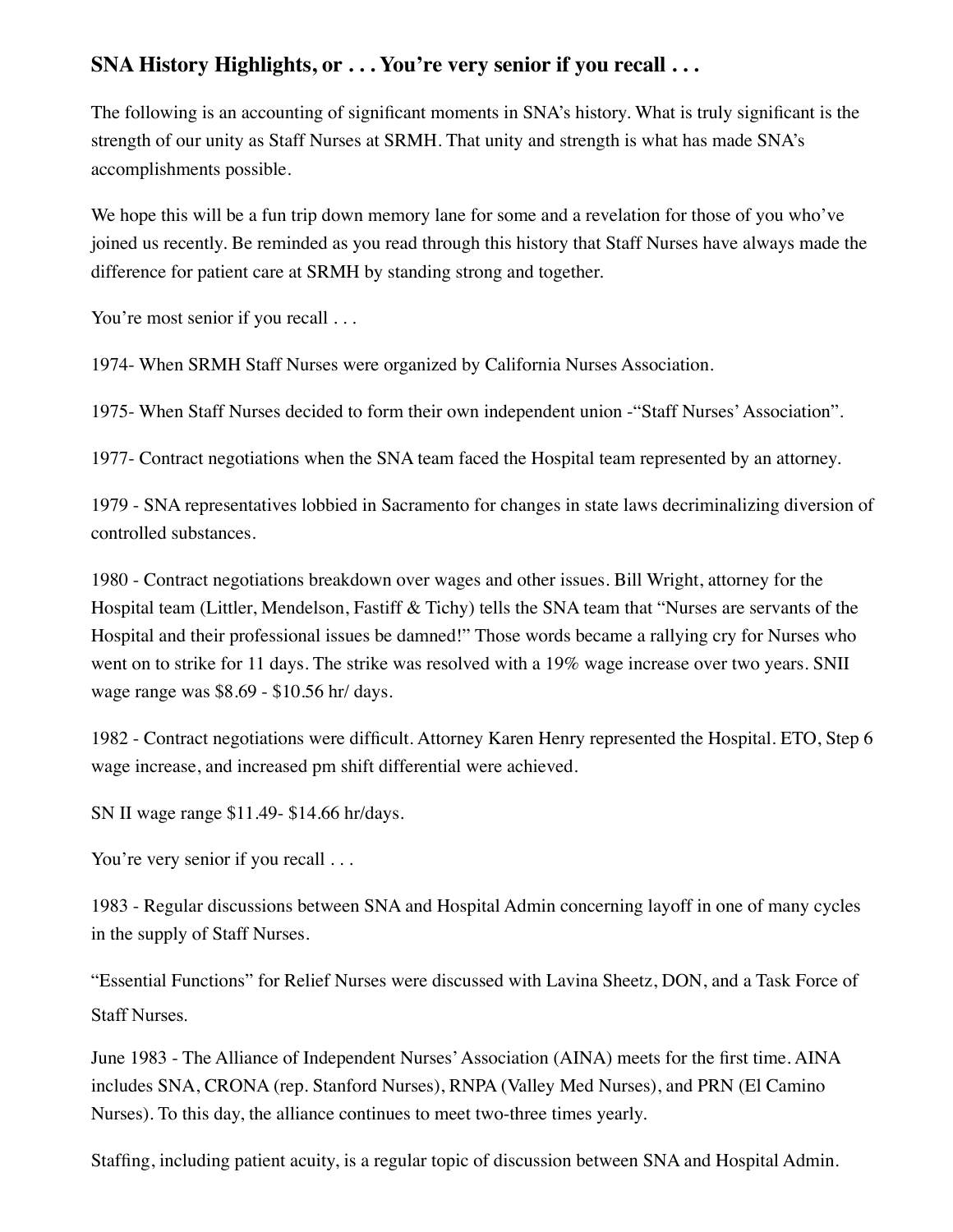Association Representatives from each Nursing department begin attending regular meetings and stay updated on issues.

Autumn 1983 - a change in Hospital practice concerning on-call/call back was averted as SNA threatened an Unfair Labor Practice charge. Nurses scheduled to be on-call at the end of their shift continue to be paid call back rates if required to remain at work beyond their shift.

Dec. 28, 1983 - The National Labor Relations Board ruled that the Hospital must recognize that the SNA contract takes precedence over policies in the Employee Handbook if the two are in conflict.

March 1984 - SNA officers attended "RN days" in Sacramento and learned the legislative process and lobbying skills.

The first of many iterations of Health Insurance- EBA began as administrator and SNA monitored the transition to assure no change in benefits.

Negotiations 1984 - Reduction in hours, layoff and recall language. Major layoff was averted and one very junior nurse laid off for a few months.

Progressive steps for discipline, Personal Emergency Leave, PRNC (Professional Registered Nurses Committee), additional tax sheltered annuity, Assignment Under Protest (AUP).

SN II wage range \$11.83- \$15.10 hr/days.

Early 1985 - SRMH Staff Nurses march with SR Kaiser RN's in support of their contract negotiations.

SNA Board supports St. Rose RN's (SRMH purchased St. Rose in late 1984) as they address concerns about their facility, floating to SRMH, etc.

PRNC - has on-going discussions with Administration concerning staffing by acuity, replacing or covering Nurses on LOA's, increasing the Relief pool and RN-to-patient ratios.

Late 1985 - In response, to a petition from the CA Hospital Association to the State Industrial Welfare Commission to change Staff Nurses' eligibility for overtime pay, the SNA Board organizes a very successful three county postcard campaign against it. We also take a bus of Nurses to the IWC hearing

to testify against the petition. (This is the first of many attempts by CHA to eliminate overtime pay for Nurses).

And, SNA fights off an attempt by Hospital Administration to have Charge Nurses discipline Staff Nurses.

Negotiations/Strike 1986 - A very contentious negotiations led to a prolonged strike over the issue of removing Charge Nurses from SNA and replacing them with Assistant Nurse Managers.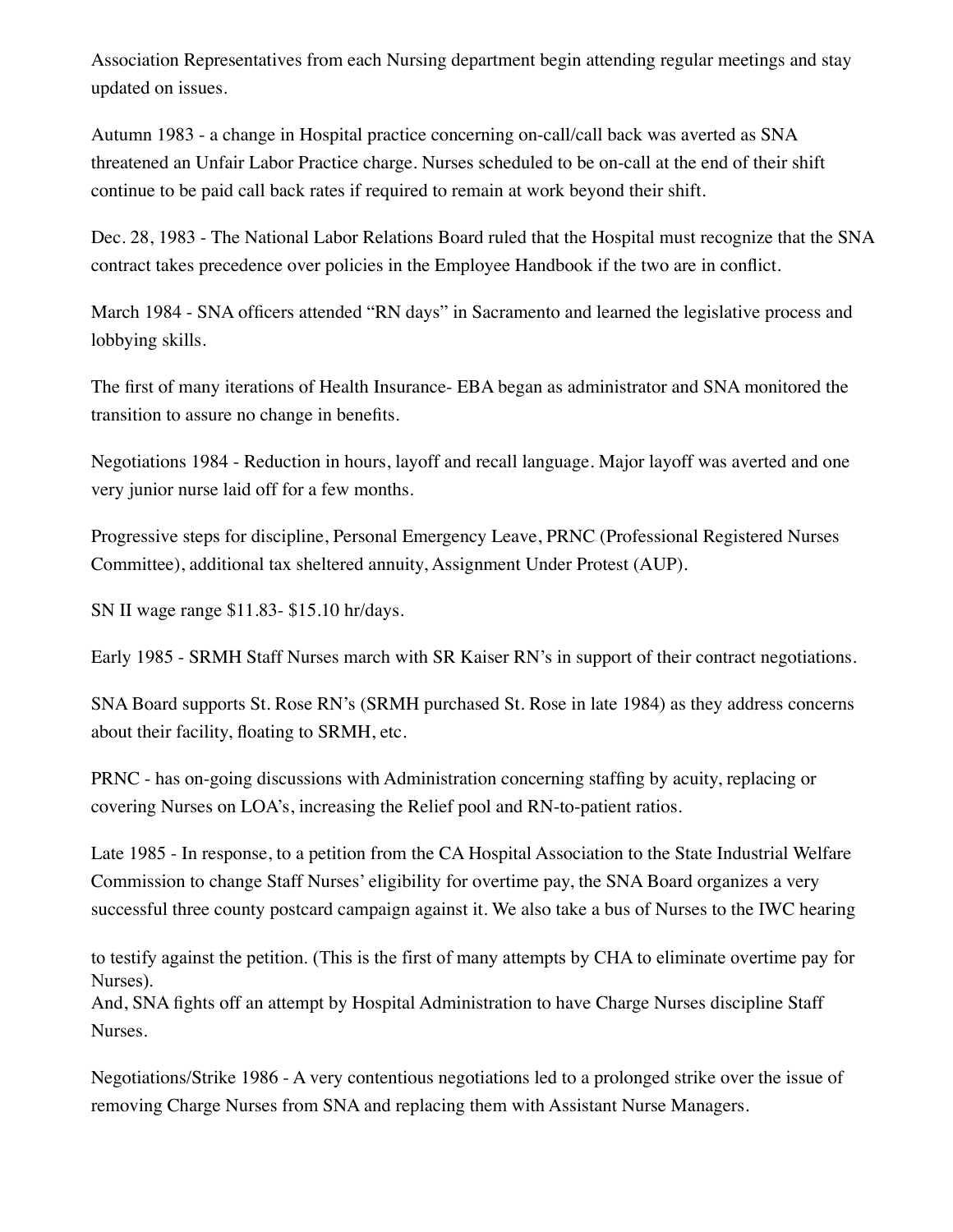SNA members elected to settle the strike by accepting the loss of Charge Nurses. The strike was very difficult, but Nurses emerged with new friendships amongst departments and a new sense of unity and support for each other.

The Hospital went on to lose \$17 million 1986-1988 and by 1988 the Administration team was completely replaced.

Early 1987 - A shortage of Nurses, most acute in CCD, leads to the first of many recruitment campaigns and Registry Nurses are used at SRMH.

Unfair Labor Practice Charge - Concerning direct dealing with Nurses, filed during the 1986 strike, was ruled in SNA's favor.

Health Plan of America - The next version of health insurance requires SNA's intervention to assure that Relief Nurses have access.

A change in the Staffing Matrices causes Staff Nurses to pressure Administration to make Patient Care a priority over helicopters and real estate.

Late 1987 - Hospital payment for shifts on which Nurses were improperly cancelled, is established as the appropriate remedy for Nurses.

1988 - SNA organizes Staff Nurses to lobby against the AMA (American Medical Asso.), proposal for Registered Care Techs, who with limited training could practice Nursing. These efforts are successful.

Negotiations 1988 - Go very smoothly with a new Hospital Administration interested in avoiding the history of conflict.

SN II wage range \$13.85- \$17.68 hr/days.

1989 - The SNA Board & Nursing Administration begins researching Shared Governance/Collaborative Governance in a union setting.

Late 1989 - The Professional Practice Model for Nursing is designed collaboratively by SNA Board & Nursing Administration. Governing councils are established, including the Coordinating Council, that includes members of the SNA Board & Hospital Administration.

SRMH Nurses support nurses on strike at Community Hospital.

You're quite senior if you recall ...

Early 1990 - Staffing in Critical Care becomes "critical", especially noc shift. Hospital Administration rejects several ideas/proposals for incentives to Nurses to work extra shifts.

OB Nurses floating to Med- Surg depts. Is discussed at length and guidelines developed. Negotiations 1990 -Goes smoothly with some important gains in wages and benefits: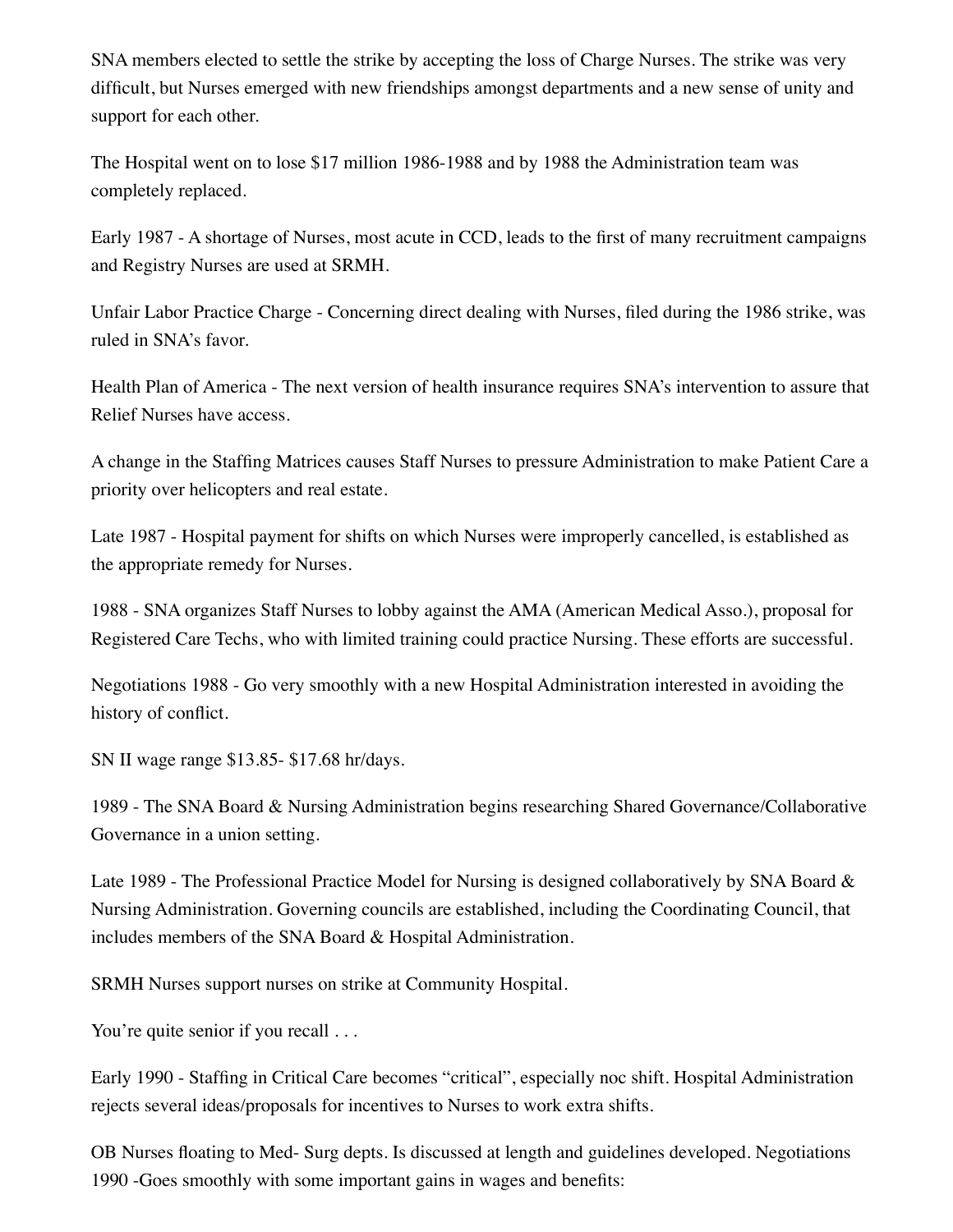23% wage increase over two years ACLS tuition/ attendance paid 20% differential for extra shifts Recognition for 15 years of service PM shift differential increase

Preventative care health insurance coverage

Pay for attendance @ council meetings

Relief Nurses eligible for Hospital retirement contributions

1991 - Members of the SNA Board and Nursing Admin present the Professional Practice Model at Nursing Conferences throughout the state. The model is considered groundbreaking. Later in 1991, Sue Gadbois, SNA President, Nancy Steiger, VP Nursing, and Robin Hagenstad, Director of Nursing coauthor a chapter in a management nursing text published by Saunders.

Late 1991 - As the SNA Board continues to monitor health insurance benefits, a dispute arises regarding pay for ED coverage outside of a 50-mile limit.

1992 - The Reduction of Hours Policy continues to be refined.

Negotiations 1992- A difficult negotiations concluded with several additional benefits for Nurses:

Pay for attendance at department meetings Expanded protections for Leaves of Absence Long Term Disability coverage

SN II wage range \$ 19.65- \$25.07 hr/days

1993 - Payment for overtime hours worked is an issue requiring SNA's advocacy for Staff Nurses.

Title 22- (State regulatory law governing Hospital operations) is under review and SNA joins other Nurses in lobbying for staffing protections including Nurse/Patient ratios in Med-Surg, floating, and acuity. Efforts to amend regulatory law and the first Assembly Bill Mandating Nurse/Patient ratios are introduced.

ED Leave- The SNA Board requires that Nursing Admin reverse their decision not to approve ED Leave for Nurses (a measure taken to reduce costs).

Early 1994 - Long Term Disability - the SNA Board discovers that a difference in contract interpretation between Hospital Admin and SNA would make this newly negotiated benefit meaningless if the Hospital's interpretation is followed. Subtracting disability or worker's compensation payments from the benefit was never discussed at negotiations. When discussions fail to resolve the issue, SNA files an Association Grievance & proceeds to arbitration. The Arbitrator imposes a new Long Term Disability Plan that resembles market norms.

Health Insurance- Once again, the SNA Board monitors the change in Health Insurance from PCA to Provident.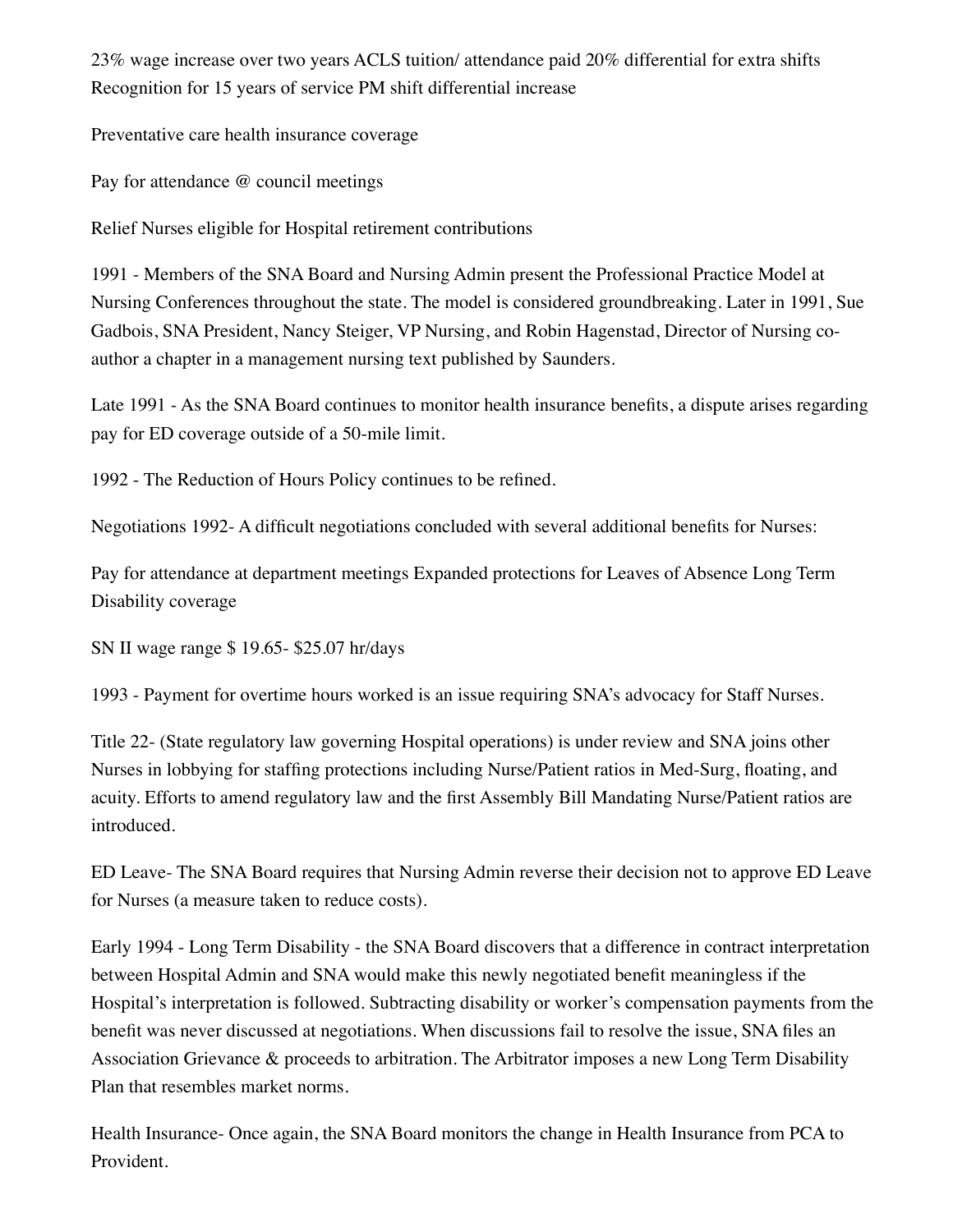Spring 1994 - Renewed concentration on the Nurse Practice Act reminds Staff Nurses that only they are licensed to assess, plan, and evaluate the plan of care for patients assigned to them, in addition to patients cared for by LVN's.

Summer 1994 - A U.S. Supreme Court decision raises the question of whether Staff Nurses are Supervisors and therefore ineligible for union representation. SNA organizes a letter writing campaign to change the National Labor Relations Act in order to protect union representation for Nurses.

The Hospital Employee Handbook is again an issue as it does not distinguish between union represented and non-represented employees. The Hospital is required to publish a statement that makes it clear that the SNA contract takes precedence.

Negotiations 1994 - a very difficult and contentious negotiation concludes by narrowly averting a strike. SN II wage range \$20.74- \$26.47 hr/days

Late 1994, Layoff of Staff Nurses - 18 Staff Nurses are either directly displaced or "bumped" by more senior Nurses. Two Nurses were actually laid off. The remainder accepted open positions. All Nurses are recalled by early 1995.

Spring 1995 - The SNA Board monitors the change in Retirement Plan Administrator from Lincoln National to the Western Group.

Changes in Title 22 Regulations - the SNA Board begins working to make certain that the new regulations are implemented at SRMH:

Nurses are not to be floated to departments where they are not qualified, without proper orientation, training, and supervision.

Each patient must be assessed by an RN.

Staffing must take patient acuity into account.

Summer 1995 - Patient Centered Care (PCC) is implemented and Staff Nurses are now expected to perform phlebotomy and respiratory therapy functions in addition to Nursing!

Staff Nurses and members of the SNA Board join a Task Force formed to evaluate PCC. After lengthy study and data collection, the conclusion is that PCC is not effective. This process takes approximately 1 1⁄2 years, but changes are made and phlebotomy and respiratory staff are re-established.

Autumn 1995 - The SNA Health and Welfare Fund is established with various fund raising events.

#### **And, you're senior if you recall . . .**

Spring 1996 - Overtime Pay, yet another attempt to deny Nurses eligibility for overtime pay failed. SNA joins other unions in a postcard and letter writing campaign as well as testimony at public hearings.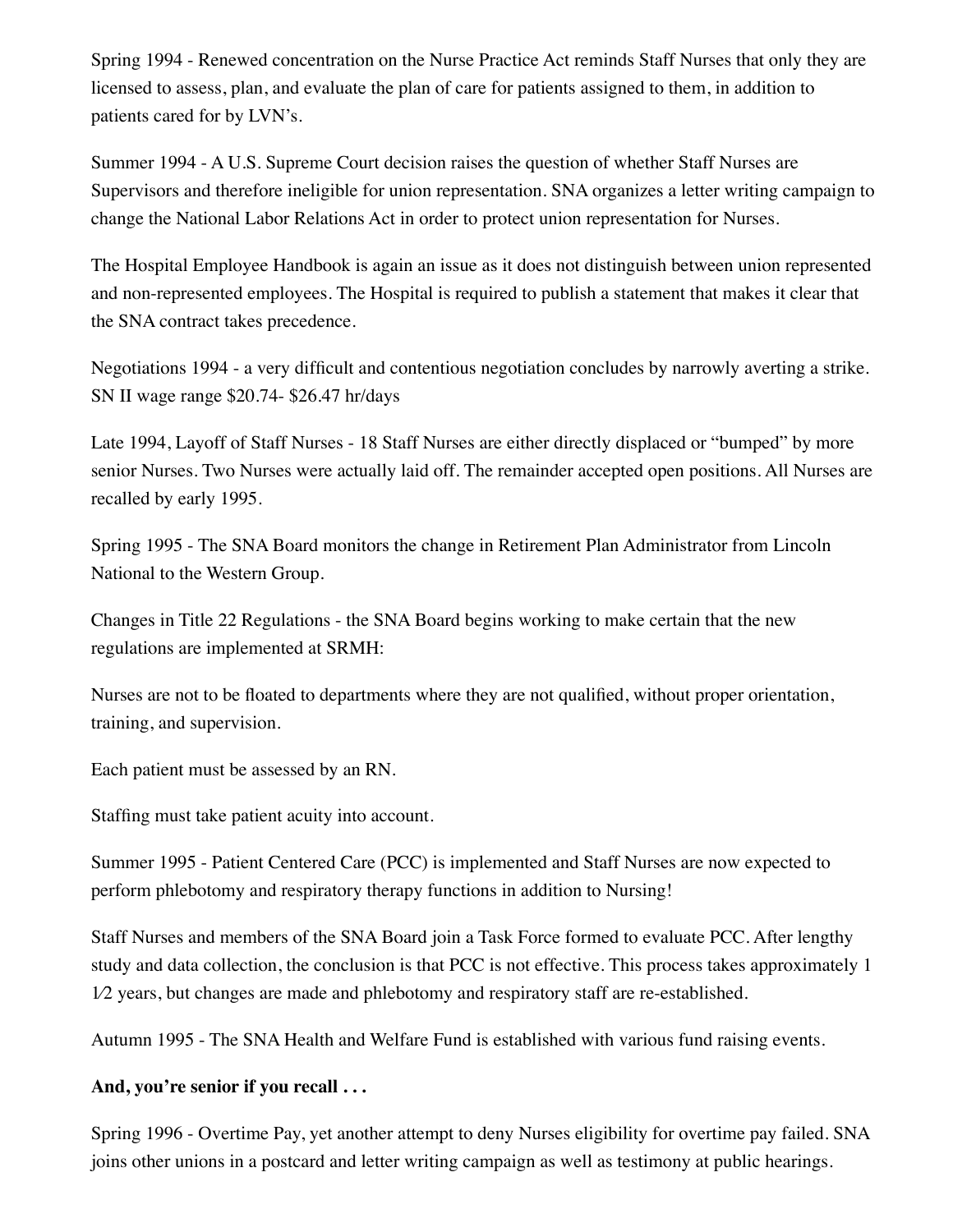Negotiations 1996 - A successful negotiations results in these improvements: Recognition of Nurses as Patient Advocates

Pay for attendance at Committee/Task Force meetings

Improvements in health insurance coverage for mental health and preventative care SN II wage range \$21.68- \$27.67 hr/days.

1997 - The SNA Board continued to advocate for Nurses with the Industrial Welfare Commission concerning overtime.

The Task Force on Patient Centered Care concludes business. Their research documents the failure of PCC.

Health Insurance - yet another change (begins to sound familiar huh?) in health insurance is monitored by SNA as the Hospital contracts with a group of physicians to form a PPO.

Unlicensed Assistive Personnel - the SNA Board provides direction and education concerning licensure and which tasks can be delegated vs those that must be provided by an RN. This issue is further defined by a Roles Task Force formed mid-1998.

Early 1998 - The SNA Board and Hospital Administration confer on criteria defining the process for Nurses floating from "closed departments" in an emergency.

Hospital-wide Shared Governance- Representatives from many hospital depts. form the Service Council- a multidisciplinary group that engages all employees in problem solving.

Negotiations 1998 - successfully concludes with these contract improvements: Wage step  $7 - a \, 2.5\%$ increase for Staff Nurses with 20 years of service Lead Nurse differential increase to \$12/shift

Increase in life insurance benefit

Pay for attendance at staff meetings

Retirement - 401(k) added to already existing 401(a) and TSA's

Health Insurance - PacifiCare HMO and Point of Service with no loss of coverage

However, Staff Nurses agree to pay a percentage of Health Insurance premiums.

SN II wage range \$22.67- \$29.65 hr/days

Early 1999 - SNA offers Staff Nurses a free financial planning benefit. Reduction in Force at Rohnert Park Urgent Care and EASE department is monitored by SNA.

Late 1999 - Health insurance becomes more complicated as PacifiCare is unable/unwilling to contract with enough physicians to provide care for SRMH employees and their families.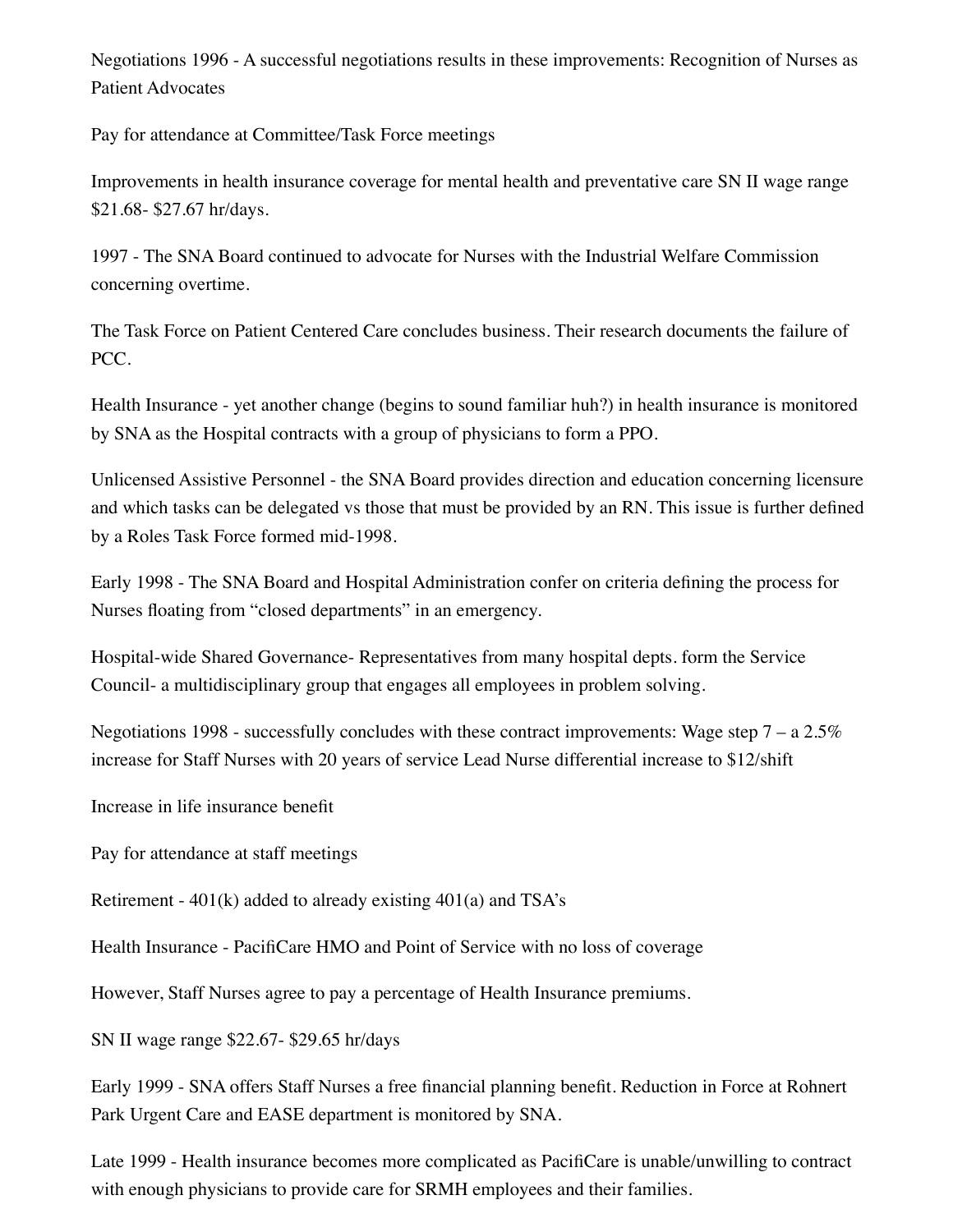Staff Nurses responsibilities for patients who are also cared for by LVN's, are clarified by mandatory classes held by the Hospital.

AB 394 - Nurse/Patient ratios for Med-Surg and Specialty departments are mandated by January 1, 2001. This bill is signed into law by Governor Davis. All of our work, letters, testimony, etc. from Staff Nurses has paid off. Now we go to work to monitor the Department of Health Services as it defines the ratios.

Early 2000 - Back to the future - a prolonged nation-wide nursing shortage is evident at SRMH as short staffing & AUP's abound.

Floating Competencies - the PRNC takes major responsibility for assuring that each department formulates a list of competencies particular to their department per Title 22: a Nurse floating to a department must have documented competency.

Nurse/Patient Ratios- the CA Hospital Association recommends a Med-Surg Nurse-to- Patient ratios of 1:10! SNA continues to network with other unions and organizes a state wide letter writing campaign to the DHS advocating for safe ratios.

Negotiations 2000 - again, a successful negotiations result in many contract improvements: RPT-2 category established

Domestic Partner Health Insurance coverage Retiree Health Insurance coverage (at group rate)

Retirement Plan improvements- shorter waiting periods and increased contributions to 401(a).

Mandatory Overtime prohibited

Extra shift differential per shift

SN II wage range \$24.29- \$31.78 hr/ days

Early 2001 - Health insurance- SNA monitors the change from Pacificare to Health Net. Once again, the SNA Board does the line-by-line coverage comparison to assure no change in coverage.

Meal/Rest Breaks - the SNA Board educates Nurses again concerning their rights to breaks. AB 60 now imposes penalty pay on the Hospital for employees who are unable to take a break.

Mid 2001 - Health Net HMO is unable to contract with enough physicians to provide care for employees and their families. The SNA Board insists that Staff Nurses be given an opportunity to switch from the HMO to the PPO mid-year in order to obtain a physician.

Angio - pm shift differential for overtime hours - It's discovered that the Hospital has not properly administered contract language negotiated in 1990. The SNA Board advocates for these Nurses' right to "back pay" and the payroll dept begins the long task of calculating these wages.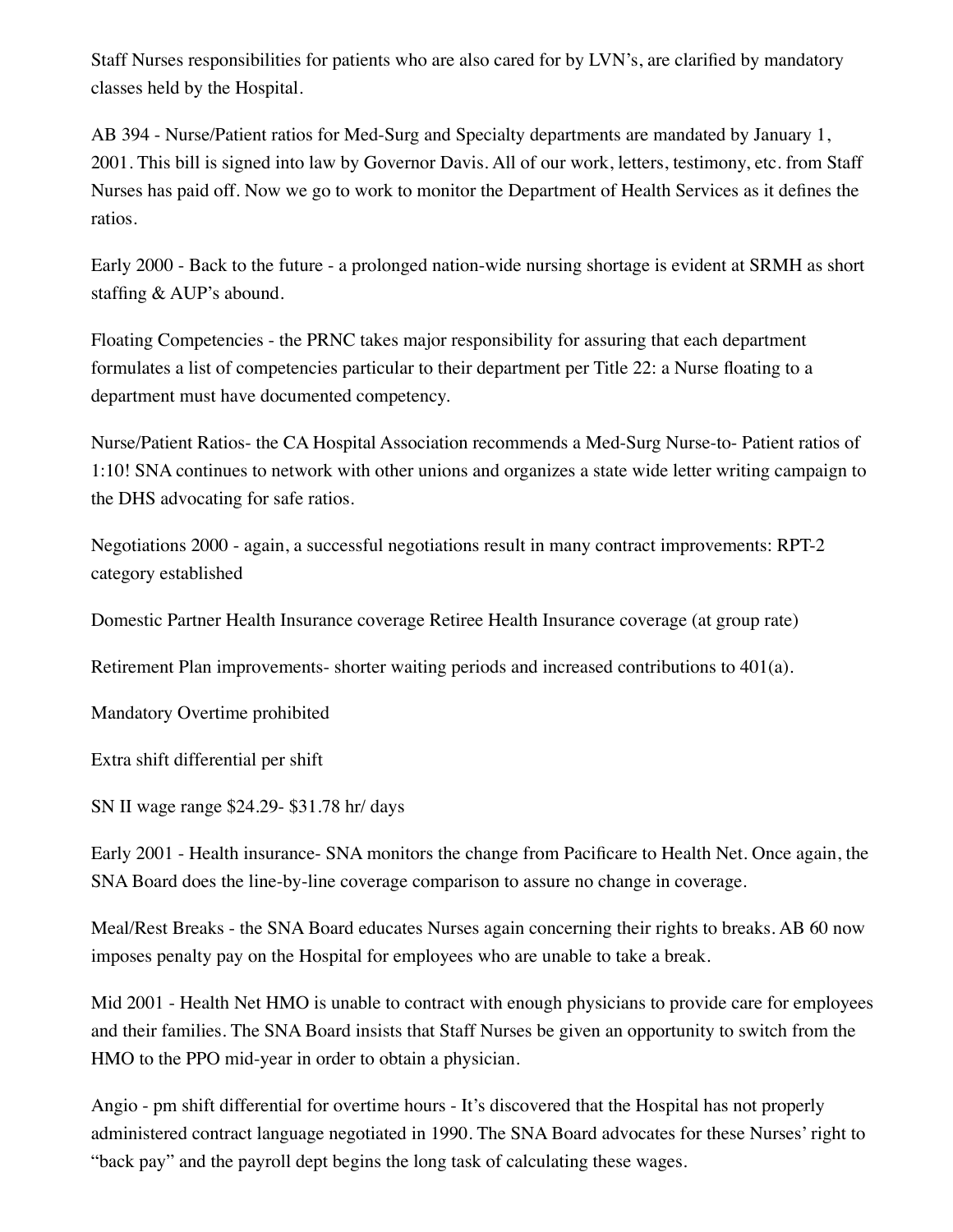OR - First Assistant vs. Scrub Tech- The roles and Scope of Practice of Scrub Tech and First Assistant in OR are discussed with SNA's participation.

Autumn 2001 - RN Case Managers vote to join SNA. Yeah!

Nurse/Patient Ratios- Members of the SNA Board attend statewide rallies to pressure the DHS to hold public hearings on ratios.

Retention/Recruitment- The Strategic Staffing Committee that includes members of the SNA Board formulates recommendations on the Clinical Ladder, scheduling, and tuition assistance, as the nursing shortage deepens.

Health Insurance - This time it's Blue Cross and whereas there is no change in coverage, PCA physicians balk at the Blue Cross contract - creating more physician network headaches.

New Clinical Ladder Program- The new SN III and IV program is finalized by the Strategic Staffing Group as a part of recruitment/retention.

The Hospital gives Nurses a retroactive 3% wage increase in an attempt to keep SRMH competitive with sharply rising wage rates in the Bay area.

Summer 2002- Retirement Plan- the 401(k) retirement plan is finally in place almost three years after it was intended. (Meanwhile the Hospital has been contributing increased percentages to the 401(a). Diversified Investments Advisors becomes new plan Administrator.

The SNA Board works closely with DIA and the Hospital concerning details of the plan. The Hospital's desire to "freeze" 403(b)'s TSA is of concern, but we eventually agree, based on improvements to the 401(a) and 401(k): decreased waiting periods, increased contributions, increased number of fund choices, and a "brokerage window" option allowing access to Fidelity.

Negotiations 2002 - A difficult but ultimately successful negotiations achieved these improvements:

Increase in paid certifications, increase in relief differential, increased extra shift pay, children of Domestic Partners covered by health insurance, Retiree Health with monthly stipend of \$150/\$200/ month, Leaves of Absence improvements.

SN II wage range: \$28.68-\$37.52/hr days

Autumn 2002 - Nurse/Patient ratios - SNA Board members and Staff Nurses testify at Public Hearings and organize letter writing campaign regarding some of the ratios that concern us.

EP Lab- On-call at end of shift- Discussions between the SNA Board and Hospital Administration resolve the issue of EP Nurse requirement to continue working beyond the end of their shift.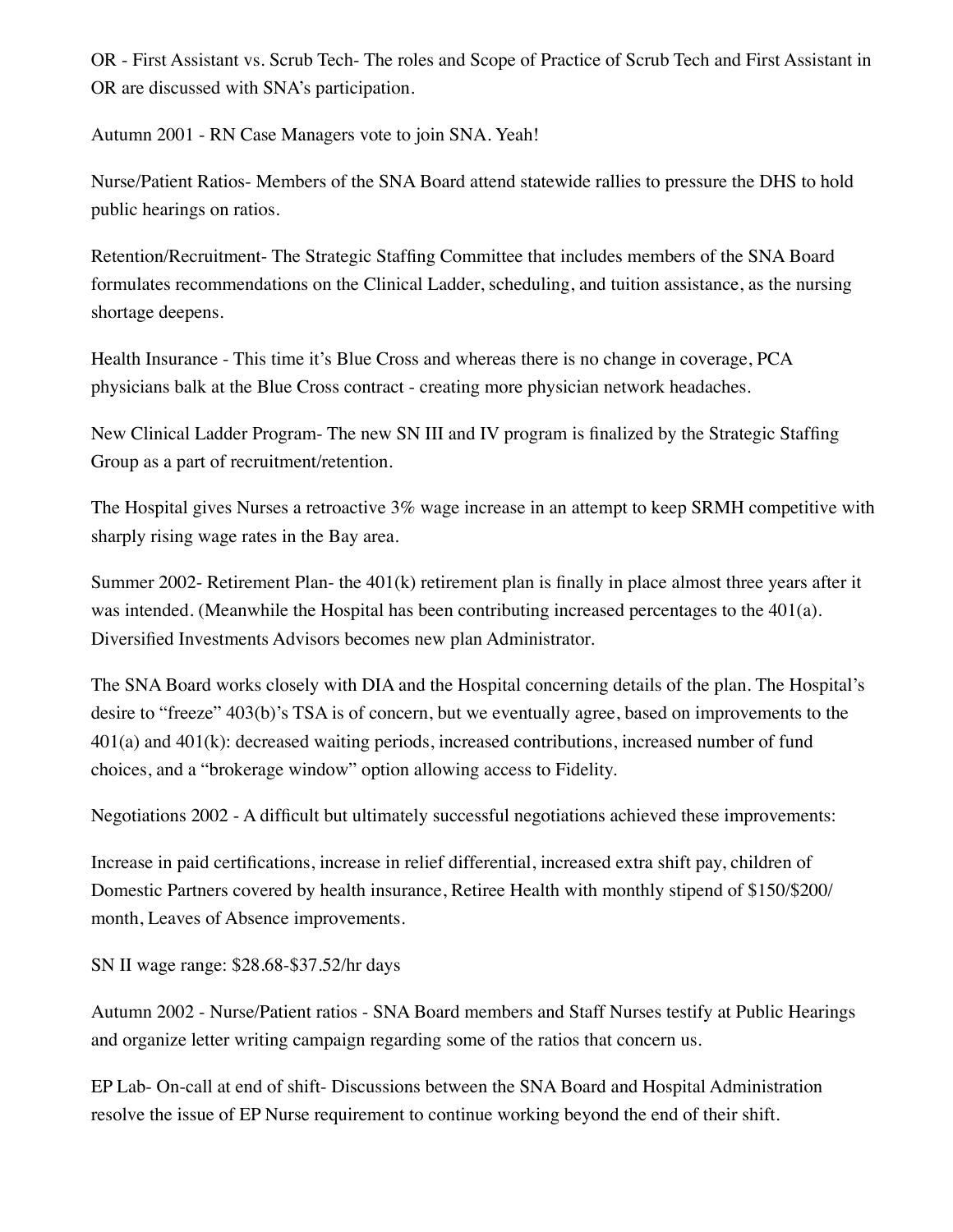Health Insurance - Effective 1/1/2003, the Hospital will be self insured for employee health insurance. SNA assists with educating Nurses about the P5 Administrator, physician network, and again assures that there is no loss of coverage.

Early 2003 - Staff Nurses at Fulton/Sotoyome vote to join SNA.

Critical Care Nurse/Patient Ratios- the SNA Board discovers that the Nurse/Patient CCD ratios of at least 1:2 are not maintained at all times as required by Title 22. When CCD Nurses are on break or on a "road trip", another Nurse with a two patient assignment "watches" the absent Nurse's patients.

Based on documentation gathered by CCD Nurses of the shifts when ratios were not maintained, the SNA Board files a complaint with the Dept. of Health Services. The DHS investigates and upholds the complaint, citing the hospital for breach of Title 22 regulations. Nurses are to be specifically assigned to cover breaks and "road trips".

Psych Dept. Issues- Communication between Managers and Staff Nurses, staffing matrices, ROH's and sudden policy changes all issues that the Board begins to follow up.

April 2003 - Pay and benefit issues for Staff Nurses at Fulton/Sotoyome are resolved with the SNA Board's intervention.

Late 2003 - The SNA Board follows up on Department Floating Competencies when we realize they're not used consistently.

We focus on the escalating number of work injuries for Staff Nurses while lifting, transferring, and transporting patients. A multidisciplinary Injury Prevention Committee is formed that includes a member of the SNA Board.

The Strategic Staffing Group has continued to work on recruitment and retention since 2001 and is now focused on developing a mentorship program.

January 1, 2004 - Nurse/Patient ratios are now the law in California, the first in the country! The SNA Board begins vigilant monitoring of when ratios are not maintained. A ratio documentation form is developed for SNA's website, enabling Staff Nurses to document the Hospital's failure to maintain ratios. The Ratio Implementation Task Force consisting of SNA Board members, Managers and Directors, monitors ratio implementation.

The Acuity Task Force - is also well under way, working to assure that eventually SRMH will comply with Title 22 regulations for staffing, based on acuity. This will be a long process since first; we must have a reliable and valid way to measure patient acuity.

March 2004 - Retirement Plan: SNA members vote to accept Hospital proposed improvements to the 401(a) portion of the retirement plan. These include additional steps based on years of service with higher percentage contributions.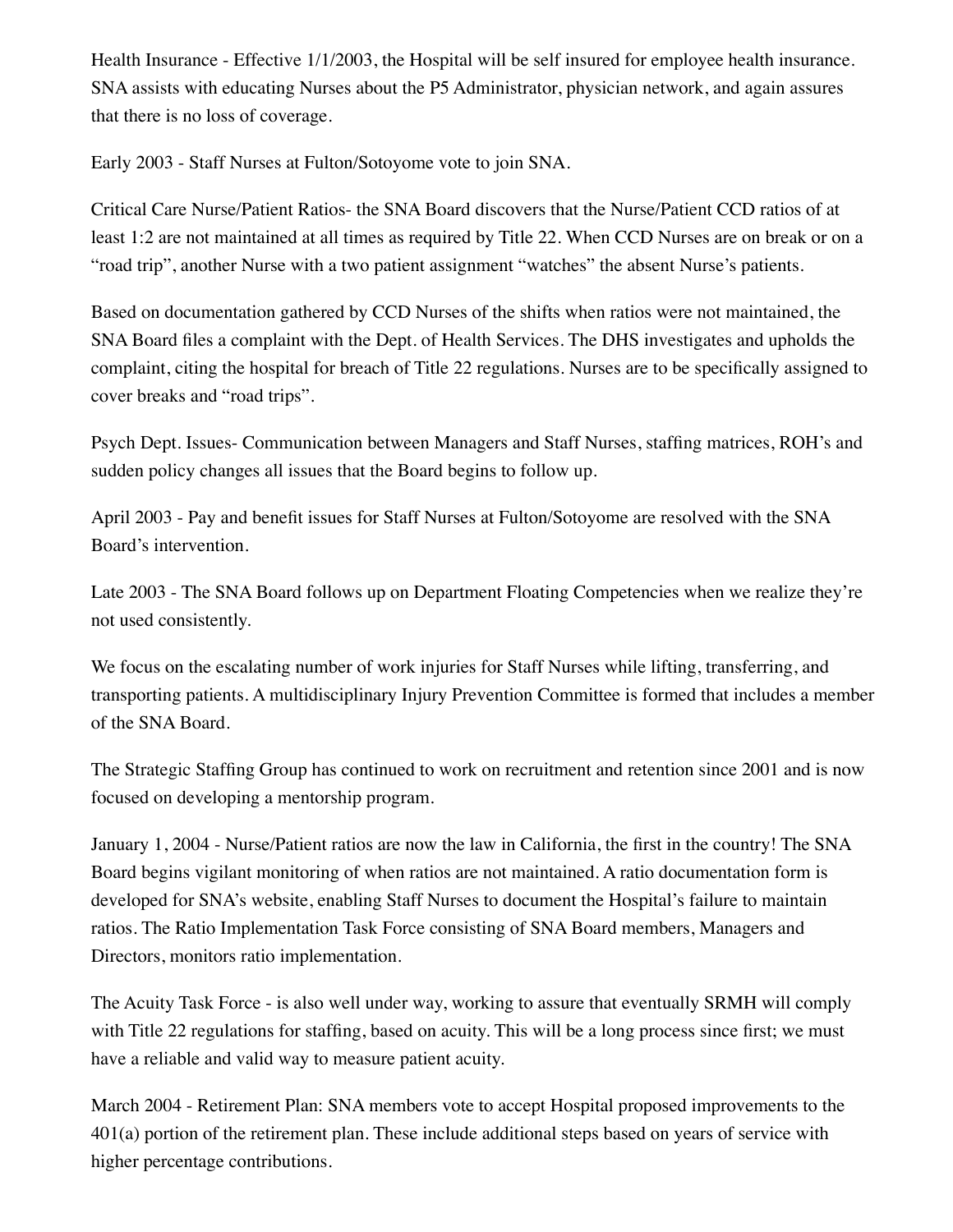May 2004 - SNA members join thousands of Nurses at a rally in Sacramento to support the Nurse/ Patient ratios against a suit filed by the California Hospital Association that the ratios should not apply at all times. That CHA suit was denied.

OR Call - A longstanding OR policy was discovered that exempted Staff Nurses age 60+ from call responsibilities. The SNA Board prevails against Hospital attempts to unilaterally change this policy.

Negotiations 2004 - Once again, the strength and unity of Staff Nurses made a huge difference in the outcome of negotiations. Contract Improvements:

Departments staffed with Lead Nurses in addition to the Staff Nurses required to meet ratio requirements (some departments per shifts exempted)

Acuity - Acuity Committee, its responsibilities and power delineated in contract. Recognition that staffing must be modified by acuity.

Increased differential for Lead Nurse, PM, and Noc shifts Preceptor and float differentials established

Martin Luther King Holiday recognized

Nurses aged 60+ may choose to be exempt from call requirements

SNII Wage Range: \$33.83-\$44.25/hr days 9

Late 2004 - Governor Schwarzenegger's executive order delays the planned change in Med-Surg ratios from 1:6 to 1:5. Lawsuits are filed immediately.

Staffing - The SNA Board learns that Hospital Administration plans to cut care partners and secretary positions in order to offset the cost of Lead Nurses.

Early 2005 - Governor Schwarzenegger attempts to eliminate the BRN as an independent agency. SNA organizes an e-mail campaign. His attempt ultimately fails.

Skilled Ortho Unit (SOU) at Sotoyome- the SNA Board became aware of staffing issues at SOU; begins discussions with Hospital Administration and begins planning to make a difference there.

Nurse/Patient Ratios - We submit written testimony and appear at a public hearing to protest the Governor's attempt to delay the new Med-Surg ratios. His attempt is eventually foiled by a California Superior Court Judge - twice!

Acuity – "GRASP" is selected as the acuity system to be used at SRMH and the Committee begins adaptation of the computer program to fit each department.

Teletime - The SNA Board oversees corrections to this payroll program to be consistent with the SNA contract.

Mid 2005 - Members of the SNA Board attend a huge rally of Nurses in Sacramento to support ratios.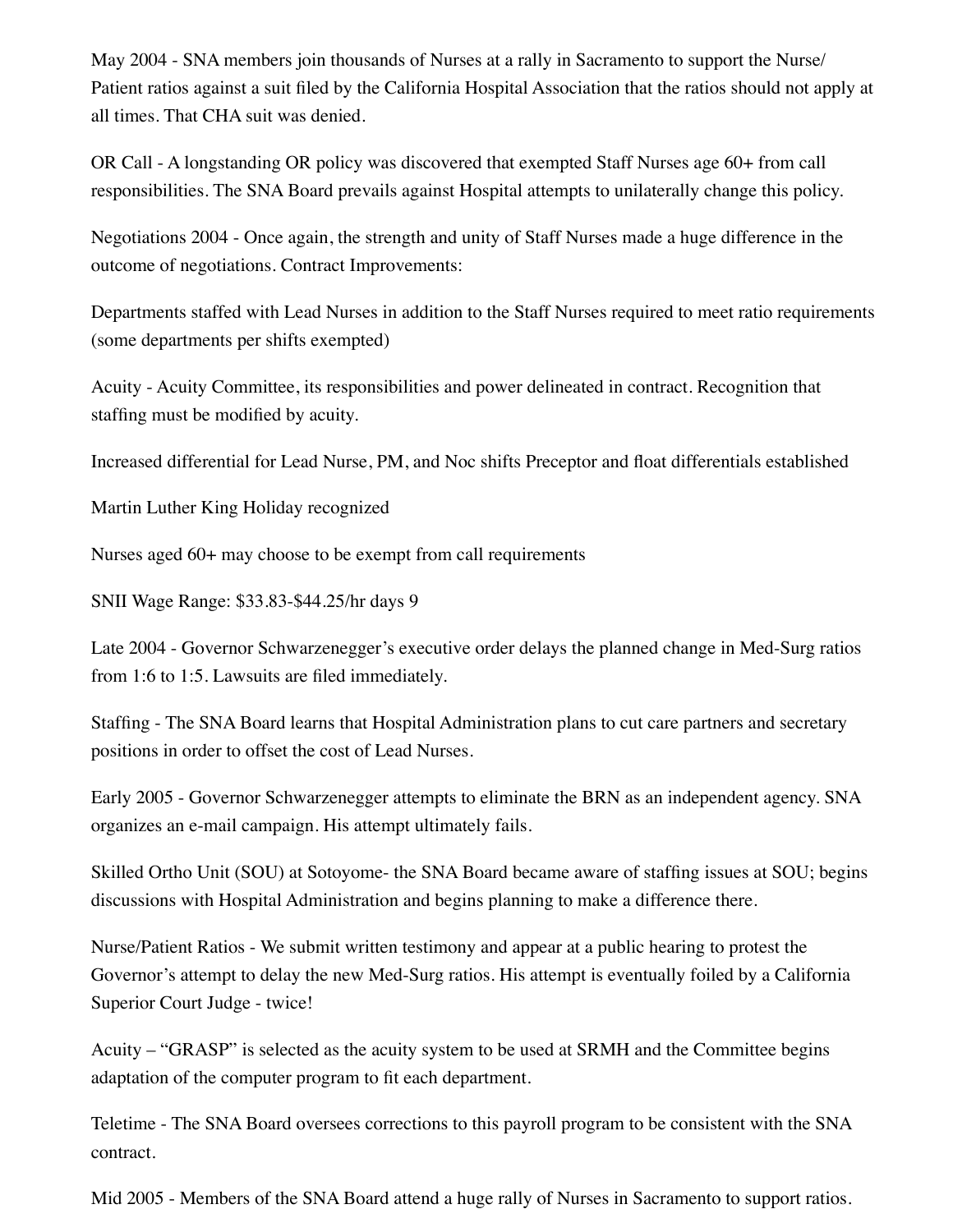Retiree Health Benefit- SNA and Hospital reach agreement on a mid contract increase in retiree health benefit.

Psych Department - The SNA Board continues to cite and pursue upholding ratio staffing in the Psych Dept.

Palliative Care - Ditto-and the Manager posts more Staff Nurse positions in order to staff Palliative Care per ratio requirements.

Autumn 2005 - An Association Grievance is filed by SNA as we learn of the Hospital's intention to tax Legally Domiciled Member's health insurance benefits. We believe that this materially changes the benefit and we oppose this unilateral change.

Staffing ARU/SRU - The SNA Board pursues staffing issues in these departments including a lack of a Lead Nurse in ARU and sometimes no RN's in SRU! These efforts continue through late 2005. Floating policy and float differential pay are also clarified for Staff Nurses floating between these departments.

Early 2006 – Teletime: further intervention is required as discrepancies continue between Teletime and the SNA contract.

Psych Department - despite frequent management changes, the SNA Board insists on a plan of correction regarding the failure to staff to ratios in the psych department.

Ambulatory Surgery Center (ASC) - We became aware that mandatory overtime is frequently imposed on Staff Nurses. Staffing plans are amended to attempt to avoid mandatory overtime and the contract is amended to assure additional pay for Staff Nurses at ASC when required to work past their scheduled shift.

PACU - Call requirements in PACU nearly doubles as staffing requirements change. The SNA Board and Administration discuss and problem-solve this issue. Eventually an additional position is posted and filled.

NICU- Coverage for breaks/attendance at deliveries- Staffing in NICU does not always allow for Nurse/ Patient ratios to be maintained when Nurses are on break or have to leave the department to attend a delivery. On-going discussions between the SNA Board and Nursing Administration continue to this day as various plans to correct the situation are found to be ineffective.

Lead Nurses with Patient Care Assignments - the SNA Board continues to collect data- especially in Perinatal, CCD, and Psych departments of shifts where the Lead Nurse is required to have a patient-care assignment. This is in violation of the SNA contract. Managers in Perinatal and CCD institute plans to correct staffing.

SRU- The SRU department is closed and SNA monitors to be certain that displaced Nurses are offered other positions.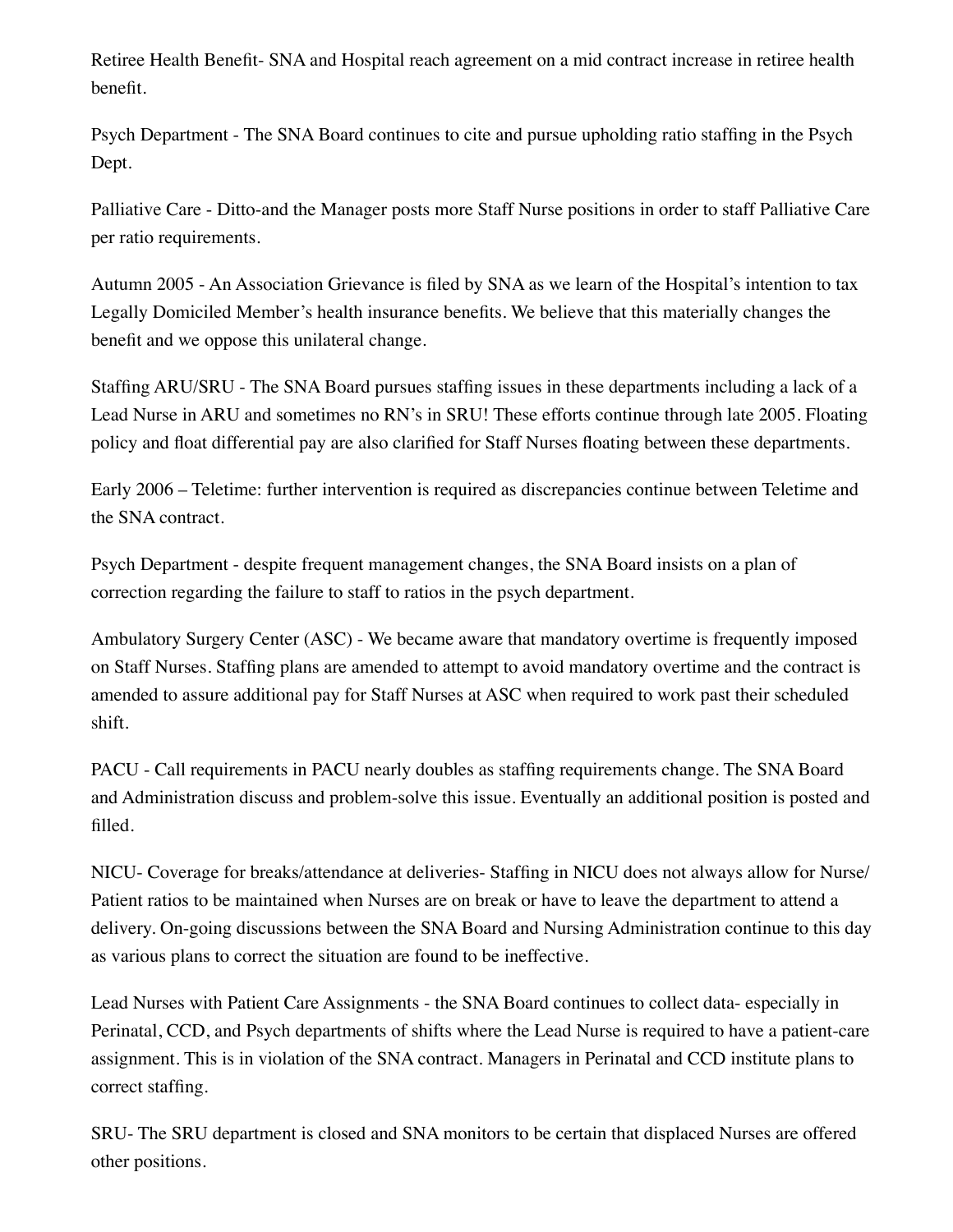Negotiations 2006 - Contract negotiations concluded successfully with these improvements:

Nurse/Patient ratios are established for SOU where state ratio regs do not apply Long Term Disability Insurance improvements.

Step 8 - 2.5% wage increase for 25+ years of service

Extra Shift Incentive (CES) of 50% differential

Retiree Medical - Nurse no longer required to be in benefitted position on retirement Increased Hospital contributions to 401(a) retirement plan

Clarified Clinical Ladder requirements

SN II wage range: \$42.35- \$56.79/hr. days

Late 2006 - The GRASP acuity system reaches an important landmark as 1E and 3W begin staffing with the influence of GRASP utilization percentage.

Extra Shift Incentive (CES) - Problems arise with extra shift scheduling as Managers attempt to avoid the 50% differential. The SNA Board and Nursing Administration begin discussions and enforcement of contract language.

Early 2007 – Travelers: The SNA Board holds Hospital Administration accountable for Staff Nurse positions occupied by travelers. It is agreed that travelers must be either covering leaves of absence or temporarily filling posted, unfilled positions.

Overtime- The SNA Board begins an on-going effort to assure that overtime laws are enforced and that Staff Nurses are not working "off the clock."

Lead Nurse with Patient Care Assignments - As the number of shifts with Lead Nurses taking a patient assignment increase (especially in CCD, and Psych departments), the SNA

Board increases pressure on Hospital Administration to correct staffing. The efforts are only temporarily successful.

Overtime/Extra Shifts - SNA and the Hospital agree on double-time pay for extra overtime shifts worked over 40 hrs/wk (12 hr shifts) or 80 hrs/pay period (8 hr shifts).

Sutter Hospital proposes closure - As SRMH plans to absorb more patients, the SNA Board monitors proposed changes and effects on Staff Nurses.

Mid 2007 - SNA Bylaws- Bylaw changes are approved by SNA members to allow former Staff Nurses elected to the SNA Board, to become employed by SNA while remaining an SNA member. This assures that SNA will have the "person" hours to adequately represent Staff Nurses.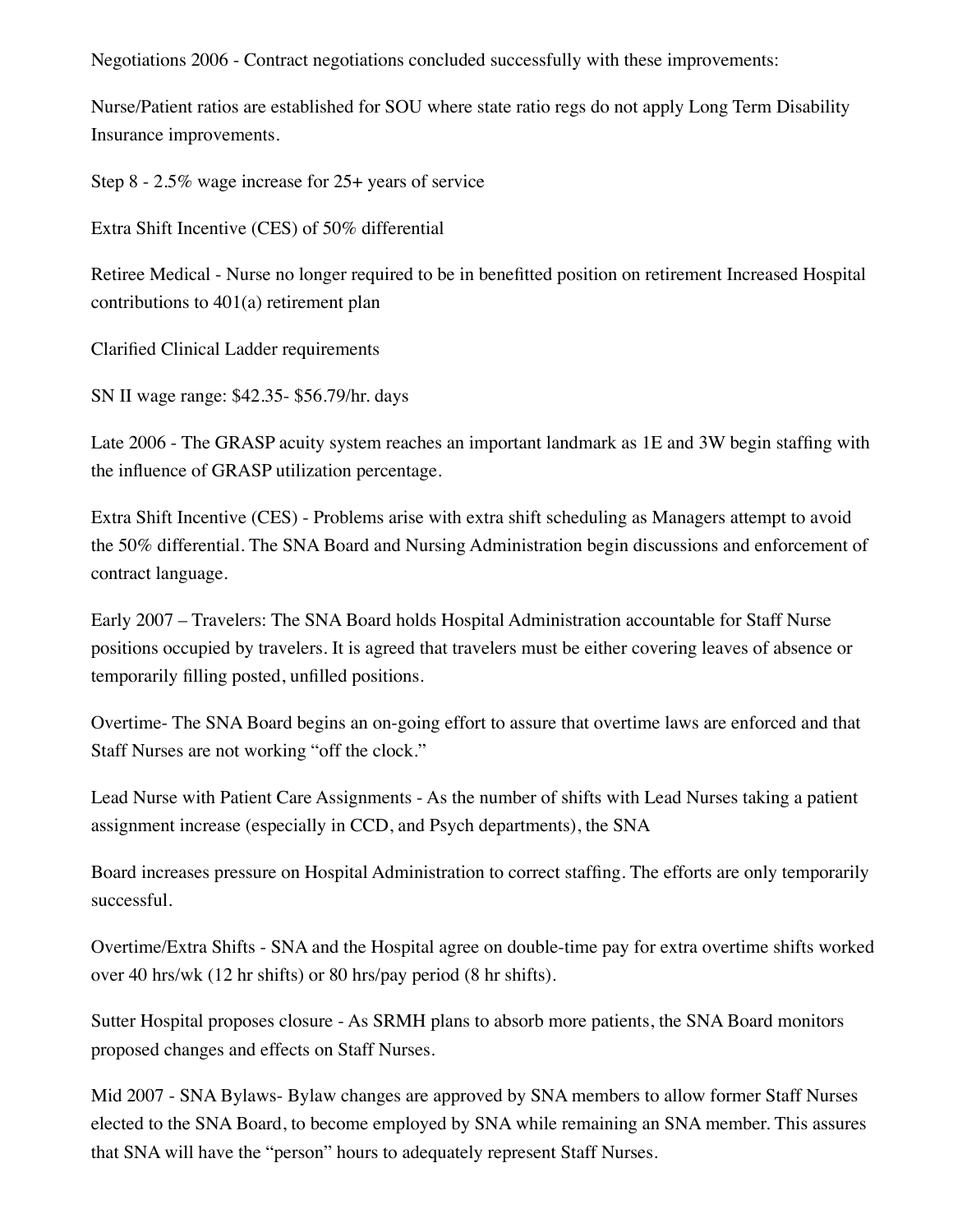Acuity - We continue efforts to move the GRASP Acuity System forward to our ultimate goal of staffing influenced by acuity in every department possible.

SNA Association Grievance is filed due to the Hospital's continued failure to staff Lead Nurses in addition to Nurses required to meet ratio requirements.

Intimidation for overtime worked - The SNA Board pursues specific examples of intimidation of Staff Nurses, with Hospital Administration and guides Staff Nurses with complaints (e.g. time cards changes) to the California Labor Board.

Late 2007 - 3N/ Perinatal position irregularities are discovered and SNA monitors the process of Hospital investigation and correction of errors.

Acuity - Several more Med-Surg departments join 1E and 3W in staffing according to GRASP utilization percentage.

SNA's Grievance on staffing with Lead Nurse proceeds to arbitration. The grievance is heard by the arbitrator on 6/3/2008 and rules to uphold the contract language!

Patient Transport - Early 2008, PRNC completes a study of the time and staff required to transport patients.

Teletime Records - SNA discovers that Nurse's Teletime records have been changed without their knowledge or permission. Several Nurses file complaints with the Labor Board and Hospital Administration changes some of its internal practices.

#### March 2008 -

ARU, SOU and Psych departments are closed - 71 Staff Nurses are affected. The SNA Board monitors the layoff process, counsels Staff Nurses concerning options, and then monitors the recall process. Later, we learn that ARU will remain open and eventually move to the main Hospital.

Clinical Ladder - Continued confusion with the Clinical Ladder is exacerbated by Managers erroneously telling Nurses that they will not be paid for attendance at Committee meetings. The SNA Board addresses this with Nursing Administration and corrections are made.

Holiday Pay - the SNA Board discovers that Staff Nurses were incorrectly paid for Holidays, in some cases dating back to 2007. Turns out, the payroll department had changed their pay rules in ways inconsistent with the SNA Contract! Again, corrections made.

Lift Team- the Lift Team is laid off despite data indicating that injuries to Staff Nurses decreased during the Lift Teams tenure.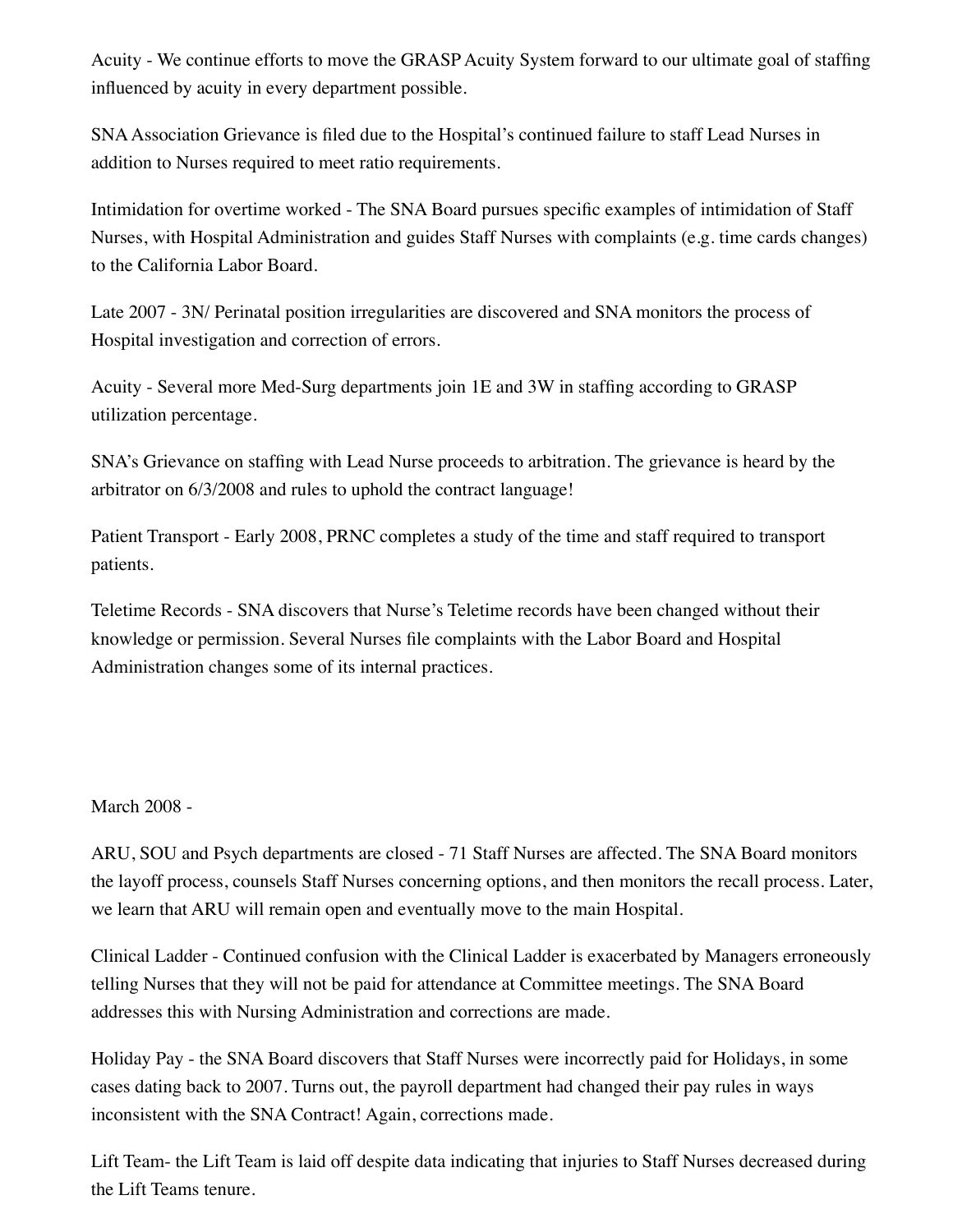Overtime in Critical Care - CCD managers indicate they will discipline Nurses if they have overtime for 50% or more of shifts worked. The SNA Board challenges this action as unlawful. Turns out, the "budget watch" team who recommended such action was unaware of overtime labor laws!

Negotiations 2008 - These negotiations were difficult and contentious at times as we struggled with staffing, call pay, and other important issues. We finally reached agreement in the wee hours of October 1. Highlights:

Retirement - additional Hospital contributions level to 401(a) at 29+ years of service Increase in monthly stipend for Nurses retiring after 1/1/09

On Call/Call Back - a loss for Nurses affected by call requirements as OC/CB pay goes from 2X pay total to 1 1/2X pay with a 3hr minimum

Transport/Lift Team - scheduled hours and number of staff guaranteed

Staffing by Acuity - staffing must reflect effect of acuity as determined by GRASP Admit/PRN Nurses scheduled hours and number of Nurses guaranteed

SNII wage range \$44.06-\$59.09/hr days

3hr Minimum for Call Back - Late 2008, Hospital Administration changes course and 20+ years of history as they insist that Nurses remain at the Hospital for all 3 hours they are paid for Call Back. This is exhausting for Nurses in departments who must take regular call.

The SNA Board argues against this new practice based on historical precedent. After meeting with Staff Nurses affected by this change and agreeing on a compromise proposal, the Hospital decides not to pursue the change.

Retiree Health Benefit - the Hospital shares the promised SJHS re-vamp of the Retiree Health benefit. After extensive analysis and comparison with the current benefit, the SNA Board rejects this new plan in early 2009, as it would not benefit the greatest number of Staff Nurses.

Prescription Drug Benefit- Our review of the health plan materials reveals that the Hospital implemented one of their negotiation proposals on prescription drug co-pays which SNA did not agree to. HR makes a correction and Staff Nurses and their dependents now have a separate Express Scripts account.

#### Feb/Mar 2009

Staff Nurse Layoffs -, Hospital Administration announces Staff Nurse layoffs in five departments: PACU, Outpatient, EASE, Endo, and Urgent Care. The SNA Board monitors the process and works with affected Staff Nurses considering their options. We continue to monitor the recall process.

Seniority dates - During the layoff process, it was discovered that the Hospital had not calculated seniority dates correctly. Often, they had failed to adjust dates for leaves of absence. HR has since reviewed every Staff Nurse's seniority date and made appropriate corrections.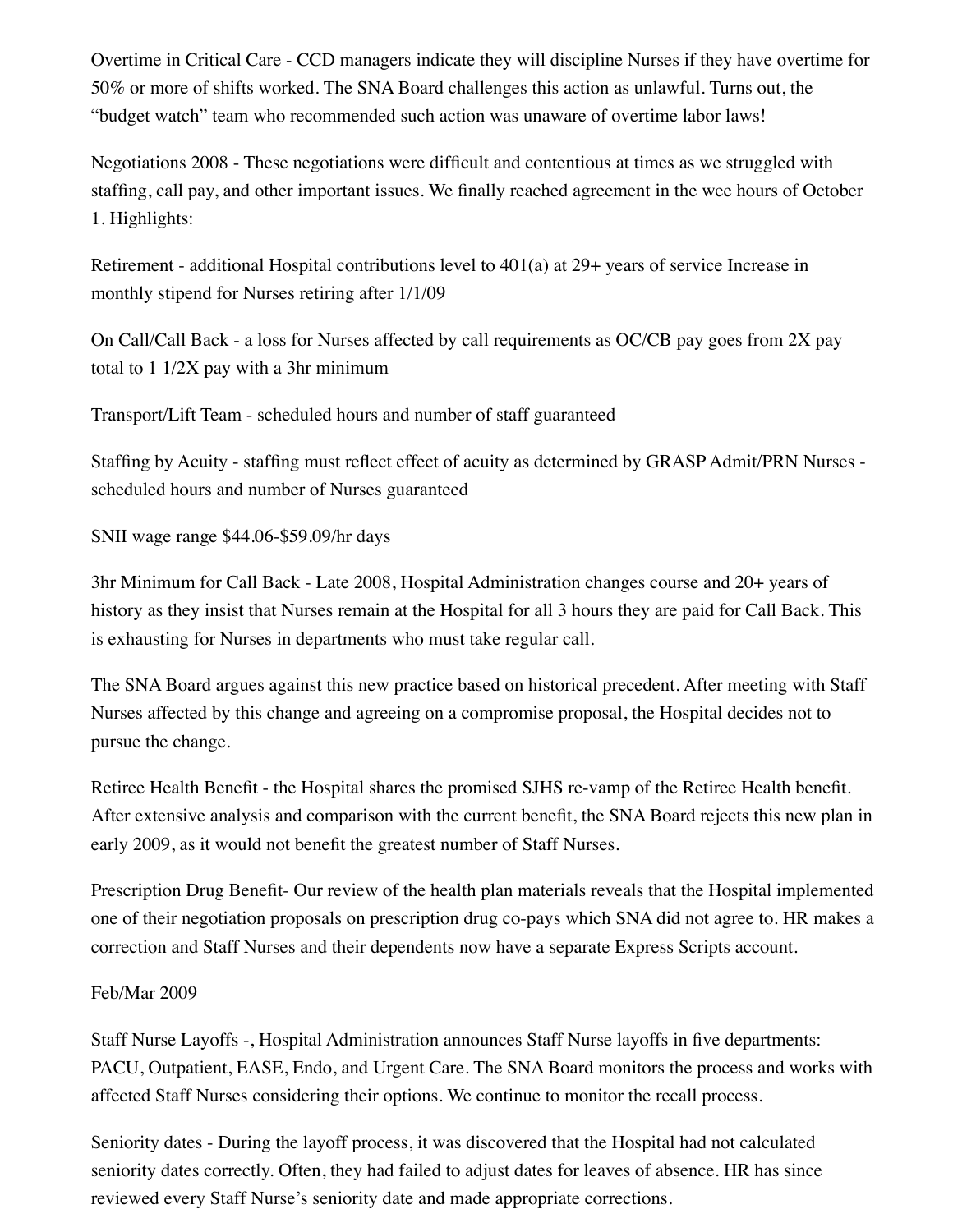Nurses working off the clock - The SNA Board continue to pressure Hospital Administration concerning Nurses feeling forced to work off the clock in order to complete work. This practice is dangerous. An audit conducted by the Hospital comparing Teletime and electronic charting records reveals that, in fact, this practice is more widespread than initially thought.

April 2009 - The change in department staffing matrices for Care Partners and Unit Secretaries has profound negative effects on Staff Nurse's ability to provide safe patient care.

Care Documentation - the SNA Board develops a tool on our website giving Staff Nurses the opportunity to anonymously document the patient care they are unable to give.

September 2009 – The Board presents a report to Hospital Administration with a summary of the data collected thus far from the documentation forms.

Kathy Hardin, CNO, indicates that she is discussing the report with Nursing Directors and they are taking some measures to improve staffing.

The SNA Board continues to strategize next steps as we are concerned that these measures will not be adequate.

Wage Freeze Proposal - Hospital Administration proposes that Staff Nurses agree to freeze their wages for the next year. In a vote held on 8/11/09, Staff Nurses vote by a 99.4% margin to reject this proposal.

We later learn, when OSHPD data becomes available, that the Hospital had a \$7 million "margin" for the financial quarter ending 6/30/09- the largest margin since at least 1/05! Since then, they have posted \$5+ million and \$4+ million margins.

Acuity/GRASP - The Acuity committee has finished its yearly revision of the patient acuity scoring tool and indirect care acuity numbers for departments using GRASP. A week of testing in December finishes this process. Since we have re-validated the reliability and validity of the GRASP acuity system at SRMH, the SNA Board will be collecting data of when the Hospital fails to staff according to the GRASP utilization percentage criteria. Failure to staff according to the percentage is a violation of the contract, and SNA will pursue that violation.

Stay tuned for the next exciting chapter as the SNA Board does its best to advocate for Staff Nurses' rights and for Safe Patient Care at SRMH.

#### **And the beat goes on.................... 2010**

Performance Evaluations- SNA files an Association Grievance in response to the Hospital's unilateral change of performance evaluation dates that are individual for Nurses, to common evals done in May/ June for everyone. In making this unilateral change, the Hospital ignores at least 6 different areas in the contract that specify or refer to each Nurse's eval date.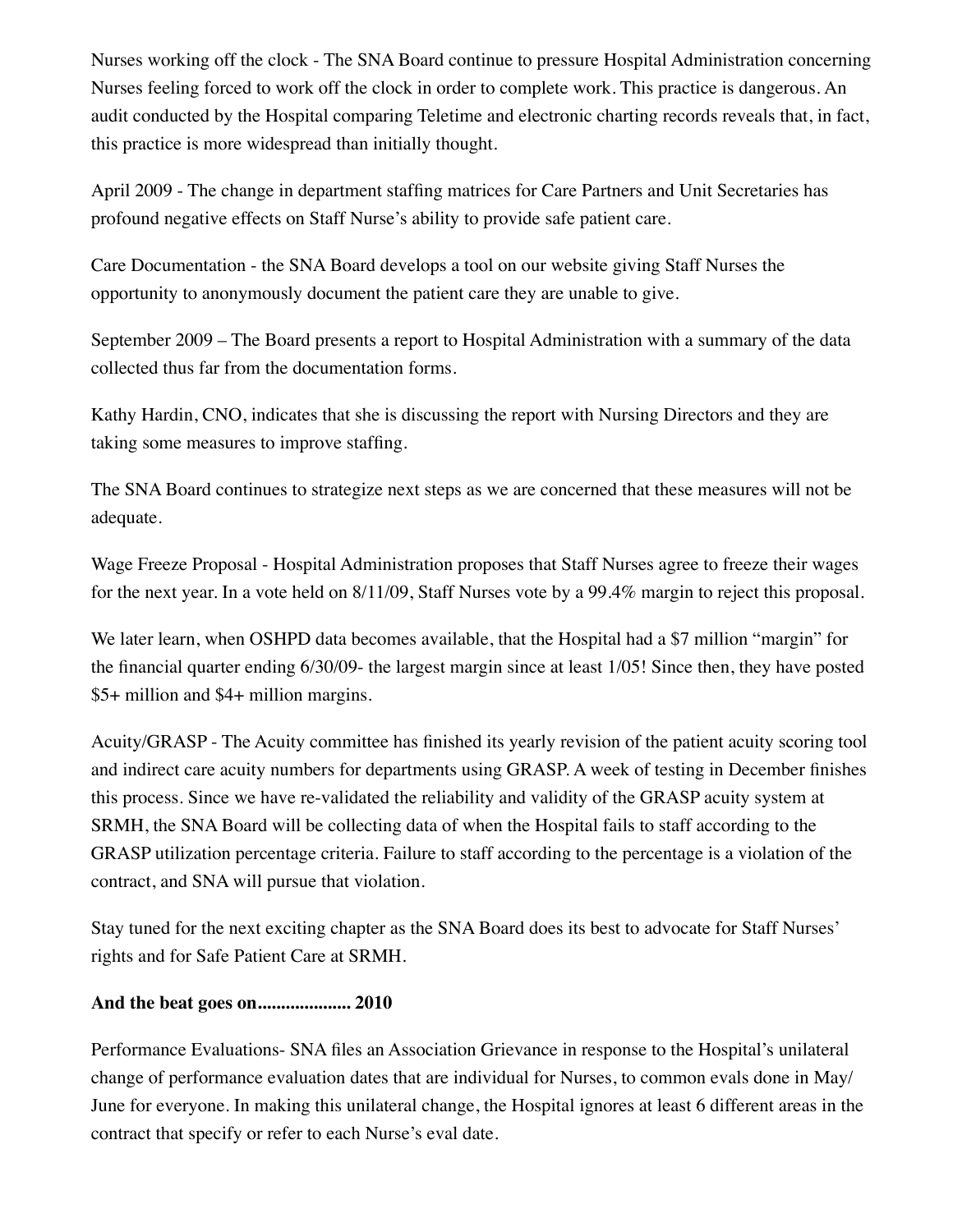This grievance is heard by an arbitrator on 8/11/10. He later rules in our favor indicating that the Hospital is required to negotiate.

This will become a common theme.........

White Boards-The SNA Board has multiple discussions with Hospital Admin. Concerning the requirement they impose on Staff Nurses for completing and updating white boards for each patient. The "white board police" don't seem to consider the actual demands of patient care when citing Nurses for white board negligence.

Umm, did patient satisfaction really increase?

Travelers- Your Board discovers that the Hospital is hiring travelers to fill needed Staff Nurse positions without posting those positions.

This is an alarming and fundamental violation of the contract.

Hospital administration corrects this situation over a period of 2-3 months as positions are filled and traveler contracts expire.

Now there is a "gate keeper" in administration who assures that travelers are only used to cover leave of absence, posted positions that are not easy to fill or, for coverage for educational needs (e.g. long term orientations, Meditech changes/upgrades etc.).

Lead Nurses as Teletechs- Lead Nurses on 4W/4N are routinely expected to be Lead while "sitting tele" resource LVN's and provide break relief-impossible while lawfully maintaining Nurse/pt ratios and a risk to Nurse's licenses.

This issue is referred to the Dept. of Public Health who investigates and indicates the Hospital must provide enough staff to lawfully do break relief etc.

The continuing struggle to staff to acuity- Hospital Administration attempts to unilaterally change the Acuity Staffing Guidelines set by the Acuity Committee in violation of both Hospital Policy and the SNA Contract that give the Acuity Committee the power to set those guidelines.

After several rather heated discussions and a meeting between Kathy Hardin, CNO and the Acuity Committee, the Guidelines were not changed!

Contract Negotiations 2010

Laura Hanson from 2E Neuroscience joins the SNA Team for the first time.

A very difficult negotiations ends with a narrowly averted strike. We reluctantly accept an improved PTO/Disability Reserve and only 1% wage increase in exchange for improved Admit/PRN/SPRN and PICC assistant hours, and float care partners from 1p-5a every day.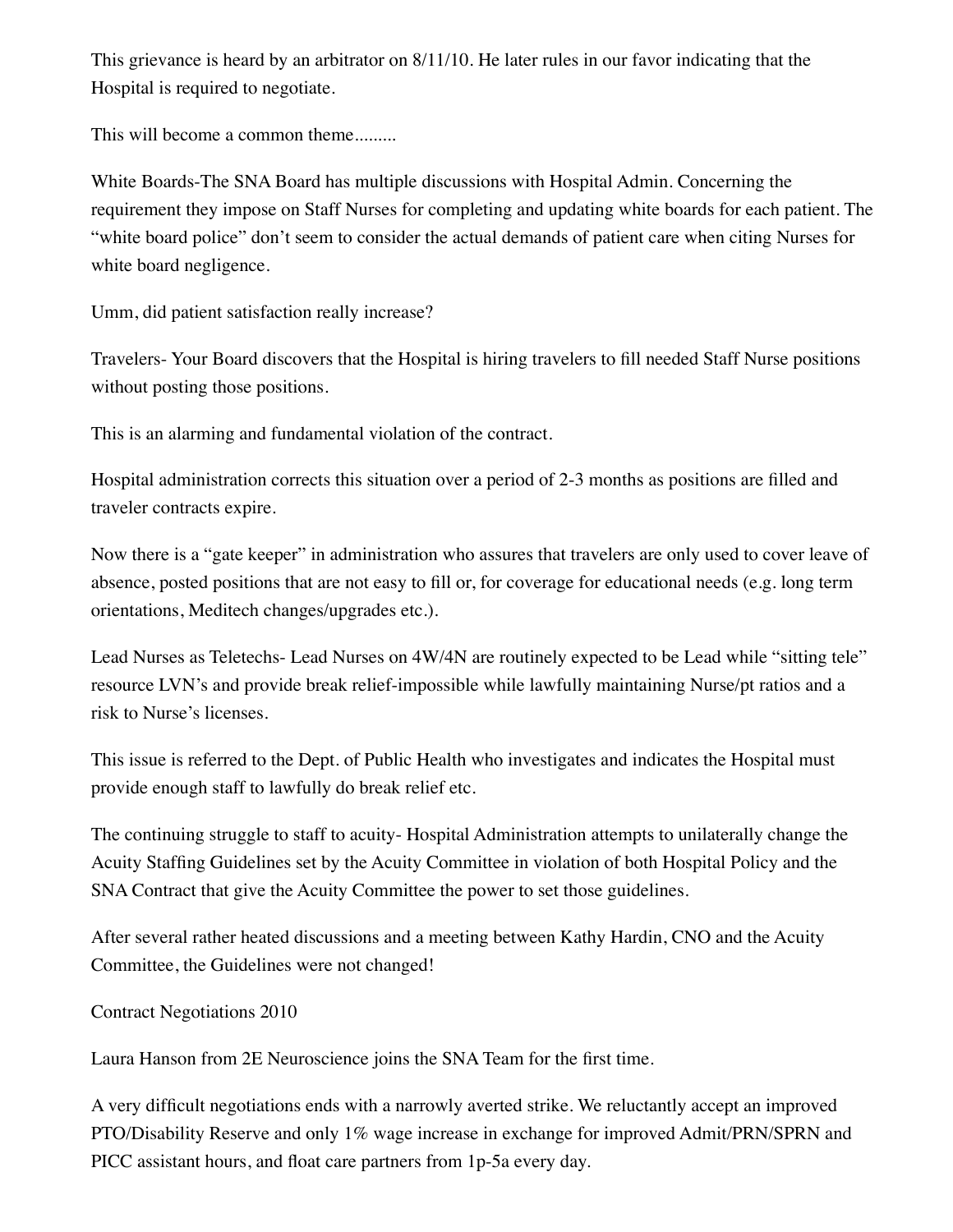# 2011

ED- The SNA Board in strategizes and advocates for ED Nurses and patients on issues that remain unresolved for months and years. For example- Leads with patient assignments and CCD patients held in ED without the appropriate Nurse/patient ratio. The Dept. of Public Health will investigate this issue later in the year.

PTO/Disability Reserve- implementation is monitored.

Acuity Staffing- The Dept. of Public Health investigates the Hospital for failure to staff to Acuity. The complaint is upheld and the Hospital is required to submit a plan of correction.

Lead Nurses with Patient Assignments- The SNA Board continues to pressure the Hospital to staff so that Lead Nurses will not end up with a patient assignment and to live up to the contract requirements.

We threaten to return to arbitration and require a penalty when the contract is violated.

A study of med-surg depts. staffing where this problem is most common, reveals that med-surg depts. do not have enough staff to staff to CORE!

Hospital Leadership develops a plan to:

- 1. Post benefitted med-surg staff nurse positions to bring staffing to CORE and
- 2. Relief Pool is established to be able to cover sick calls, increased census etc.

Perinatal dept.- The SNA Board supports Staff Nurses in antenatal testing, NICU and L&D regarding reorganization of hours and staffing issues.

Acuity Committee- In fall 2011, the Acuity Committee submits a recommendation for Acuity Staffing when sitters are required and when an additional RN maybe required for acuity staffing rather than a care partner.

Workday- Late in 2011, Hospital Administration begins to outline their plans to change the defined workday for employees- including Staff Nurses.

They refuse to negotiate the definition of workday or it's effects on Nurses overtime pay. They deny any responsibility to recognize a 35+ year payroll practice.

Hospital operating margin- For calendar year 2011 = over \$25 million- a record!

# **2012**

Acuity Staffing- Acuity Staffing improves but is not 100% with shifts that continue not to be staffed with Care Partners to meet matrix requirements, let alone acuity requirements.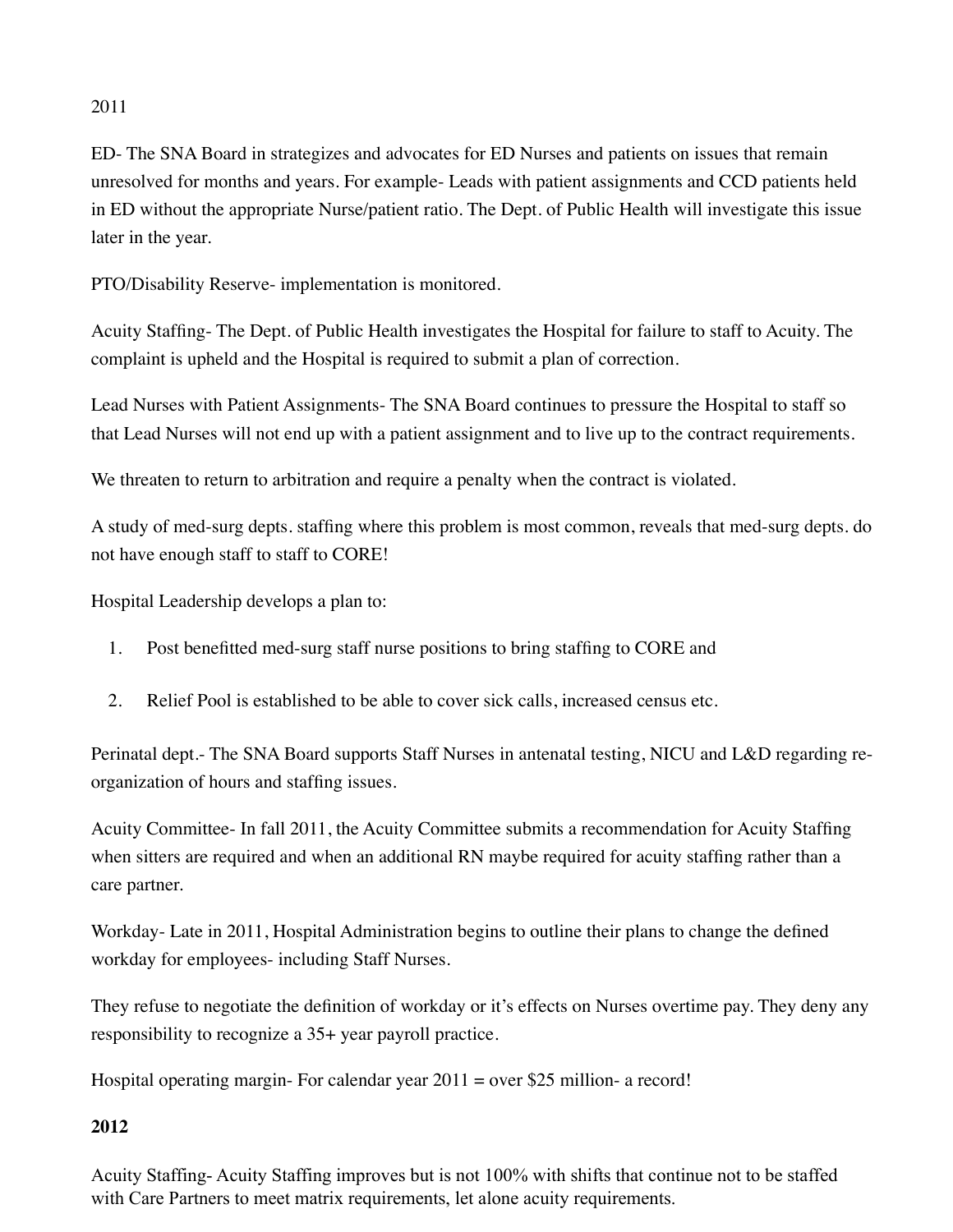A Care Partner Pool is established with Registry Care Partners for a two-month trial. The SNA Board monitor whether the pool meets the need.

OPP/PACU Merge- As Staff Nurses struggle with merging these departments- cross training issues, safe staffing issues etc, the SNA Board provides support, consultation and advocacy.

Workday- In response to the Hospital's implementation of the new workday definitions and Nurses not paid appropriately for overtime- SNA files both an unfair Labor Practice Charge and an Association Grievance that will proceed to arbitration.

# **Contract Negotiations Aug. 2012 – Sept. 2015**

The Hospital, represented for the first time by St. Joseph System opened with 72 takeaway proposals. Staff Nurses fought back with amazing solidarity and strength – including five strikes. Most of the takeaway proposals were withdrawn over time including for example, the proposal to eliminate LOA language, impose huge increases in nurses' contributions to health insurance, elimination of PICC, PRN, Admit nurses, travel nurses to work while SRMH nurses cancelled for regular shifts, and patient assignments imposed on Lead nurses.

However, proposals to decrease on-call pay and limit shift diff. pay remained.

In late 2014, the Hospital proposed 4 major benefit losses: elimination of Retiree Health and Disability Reserve, decreased PTO accrual for some nurses and decreased Retirement Plan contributions for senior nurses.

With the "merger" with Providence looming, a contract with successor language became very important. In Sept. 2015, Staff Nurses voted overwhelmingly to ratify a new contract. The contract included:

- **•** The benefit losses with delayed implementation that gave eligible nurses an opportunity to use them
- **•** Decrease in on-call pay to  $$26.50/hr$ . from 50% pay
- **•** Limitations on shift differential pay
- Example 1 Substantial wage increases over a 2 yr. contract. SNII wage scale now \$51.03 \$68.43 (days) with additional wage increases on 9/25/16 and 3/26/17
- Sign on bonus of \$3,000 or \$5,000 depending on category
- Additional increase for nurses required to be on-call to offset the losses in on-call pay

# **Nov. 2013 – Unfair Labor Practice Charge**

The SNA Board filed an Unfair Labor Practice Charge with the National Labor Relations Board against SRMH for giving patient assignments to Lead nurses in violation of the contract. (When a contract expires, the Hospital is required to maintain the "status quo" until a new contract is agreed.) The NLRB upheld our charge and filed a complaint against the Hospital. In 2015, the Hospital signed a Settlement Agreement with the NLRB agreeing to uphold the "status quo". Within months, the Hospital began violating that Agreement.

#### **Overtime Pay Victory – Spring 2015**

SNA won an Arbitrator's Award on our grievance filed against SRMH. In Feb. 2012, the Hospital unilaterally changed the payroll work clock, depriving Staff Nurses of overtime pay when they worked in excess of 8, 10, or 12, continuous hours. The Arbitrator ruled that the Hospital had violated both the Contract and the National Labor Relations Act.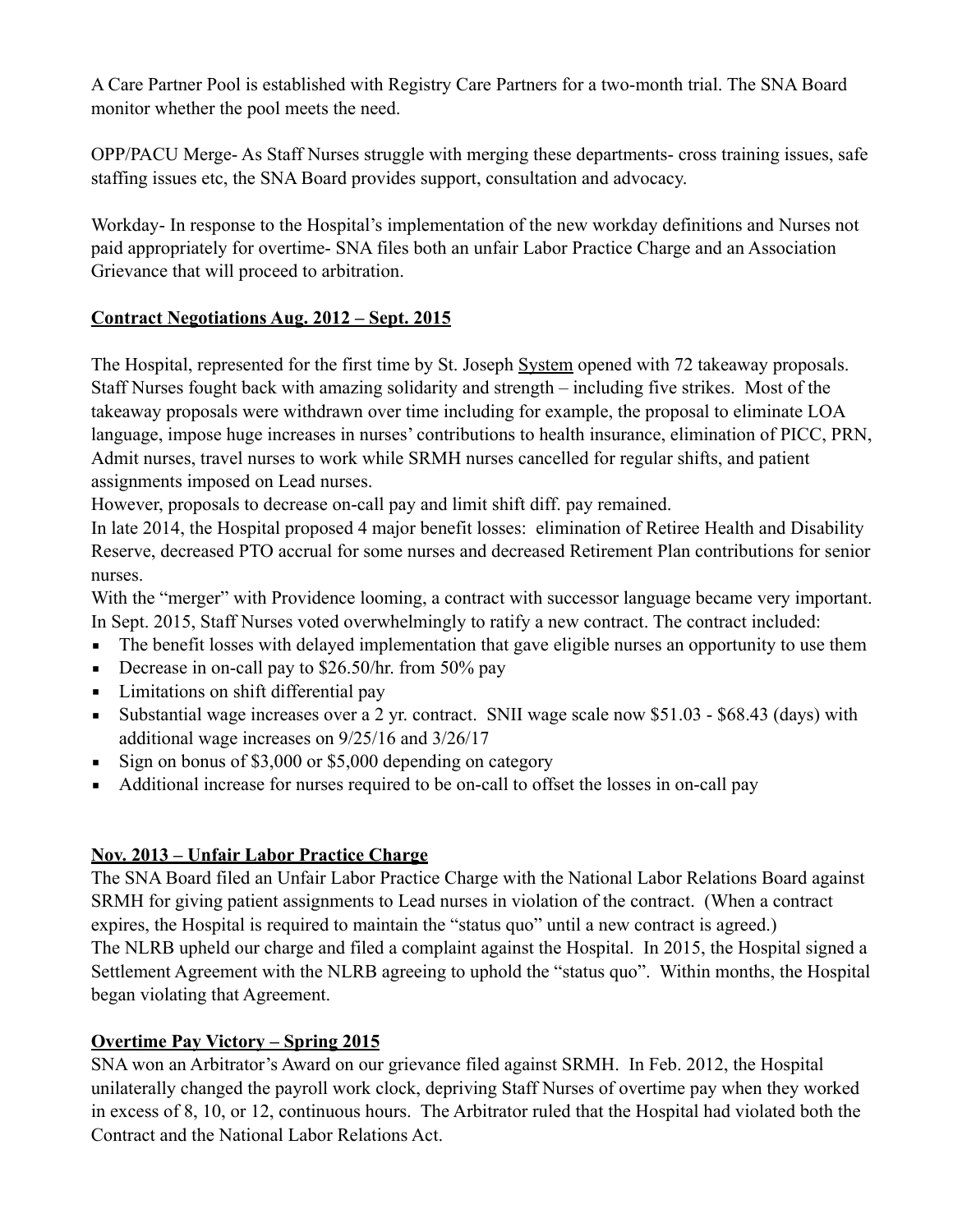The Arbitrator's Award required that the Hospital pay back pay with 10% interest to all nurses who had not been paid overtime per contract. An outside firm examined every nurse's time record from Feb. 12, 2012 to Sept. 15, 2015. This was a lengthy process and many nurses received back pay in early 2016.

# **Lead Nurse Grievance – June 2016**

The SNA Board filed a grievance against SRMH for their violation of the Contract by assigning patients to Lead Nurses. Both SNA and the Hospital have agreed to extend the grievance time limits to assess the effects of the Hospital's efforts to remedy the staffing situation that results in Leads with patient assignments.

### **Benefit Administration Companies**

Conexis, Cigna, Benefit Wallet and The Reed Group as well as others have failed to administer nurses' benefits according to Contract and policy. The St. Joseph System has also contributed to the errors. The SNA Board has assisted many nurses to understand their benefits, how to navigate through all of the steps and have registered complaints on behalf of nurses with HR. As of 8/30/16 we are awaiting the intervention of the System HR.

## **Employment Dates**

Step Entry (step increase date), Seniority Date and Benefit Date are all adjusted for unpaid portions of an LOA per Contract. The SNA Board discovered that Staff Nurses' dates have been adjusted incorrectly over the past few years for all LOA time.

HR has indicated that the person overseeing LOA's "treated everyone the same". The SNA Contract governs how nurses are to be treated. Treating all employees the same, or even all nurses does not recognize the Contract.

As of 8/30/16 we are waiting for HR to research and make corrections.

#### **Staffing Assistive Personnel**

Staffing of Care Partners, Unit Secretaries and Sitters has not been sufficient to meet patient's needs and to deliver safe patient care.

New Med-Surg staffing matrices as of 7/1/16 are a great improvement. However, the Hospital cannot staff to matrix due to a personnel shortage. Members of Administration assure us they will be hiring. The SNA Board has worked with NUHW on this issue.

#### **Acuity "System"**

The Acuity "System" isn't and hasn't functioned for years. The SNA Board and the CA Department of Public Health are focusing attention on this issue. DPH has recently cited SRMH for failure to measure and staff to acuity in Stepdown.

# **2015 – 2017**

**Contract negotiations** for contract 10/1/15 – 9/30/17

#### Highlights of Contract Settlement

Wage increase of 4% over 2 yrs. with lump sum bonus of \$5,000 FT and RPT-4, \$3,000 RPT-3 and Relief.

Changes to 401A Retirement Plan – benefitted nurses with less years of service and Hosp. contributions capped at 8% for 20 yrs. of service.

Clarifications for requirements for SPRN's

**2016 SNA Association Grievance** regarding Lead Nurses assigned patients.

Early 2017 – Arbitrator's Hearing on this Grievance.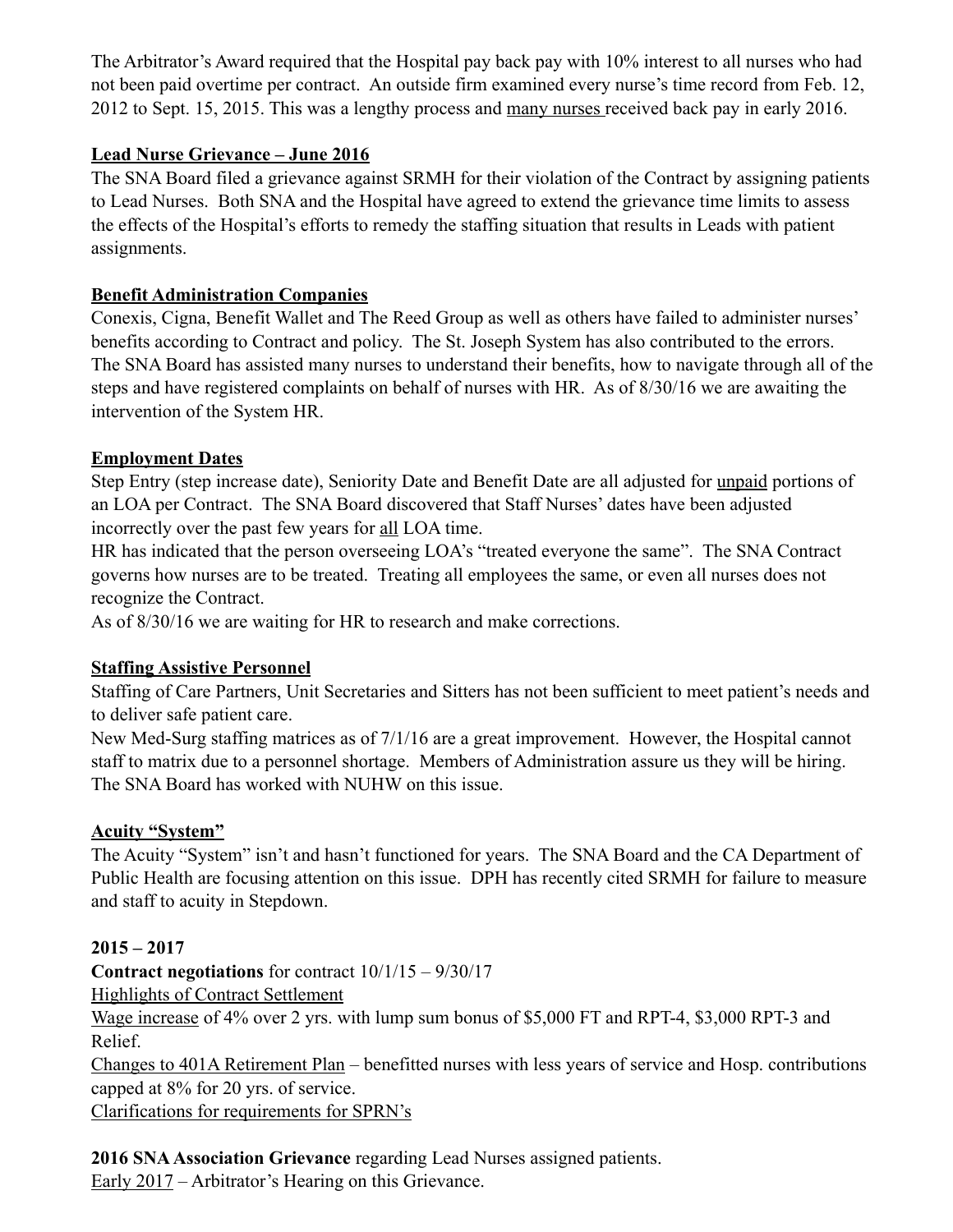July 2017 – Arbitrator's Award specified that Lead Nurses who were required to take a patient assignment in addition to Lead responsibilities for over 1 hr. are to receive SNII Step5 pay for each hour in addition to their regular pay.

# **Seniority and Step Increase Dates**

2016 The SNA Board discovered that the Hospital was incorrectly adjusting nurses' employment dates for Leaves of Absence based on their incorrect interpretation of contract language. After months of meetings with Hospital Admin. and St .Joseph System representatives, eventually the Hospital agreed to correct dates and issue back pay to nurses who were not advanced to the correct pay step on time.

### **Contract Negotiations** for Contract 10/1/17 – 9/30/20

Highlights of Contract Settlement

Wages 3% increase each year plus bonus

PTO accrual increase with extra deposit of 2 shifts accrual in 2018 and 2019.

Preserved PPO Hlth. Ins. Option with small increase in nurse contribution to premiums for 2019 and 2020.

HRA and HSA Health Ins. Options added.

Some changes made to eligibility (Relief spouses not eligible)

Part Time position posting – to be discussed at special mtgs. held periodically between SNA Board and Admin. Part time positions have been posted 3X as of late 2017.

Clinical Ladder Committee – includes staff nurses, SNA Board rep. and members of Admin. tasked with clarifying and standardizing criteria.

Relief Availability – clarified for 12 hr. shifts and 6 wk. schedules.

# **The SNA Board has advocated on these issues**

Violence in the Workplace – In response to a sharp increase in frequency and degree of violent behavior by patients and visitors, the SNA Board has held the Hospital accountable for its compliance with the recent state law in effect as of 2017-2018 for protection of Hospital workers.

Wage and Pay corrections – As Providence consolidated and reduced local and system HR personnel and outsourced HR support, members of the SNA Board stepped in to contact local HR personnel to advocate for nurses who have not received the correct pay (eg Clinical Ladder and delayed Step Increase). This is ongoing and has required incalculable hours of work and persistence.

Clinical Ladder – The Committee has worked to standardize criteria and advocate for nurses.

Care Partner Staffing to matrix and acuity

Core Staffing in ED, CCD/SDU and Med-Surg depts.

Update and proper use of the Acuity "System"

Unsafe patient care in SDU and ED Annex

Lack of Break Relief Nurses – especially with the advent of "Throughput".

**Contract Negotiation 2020:** Sue Gadbois announced to the 7 Member Board at the beginning of the year that she would not be running for President during the upcoming December 2020 election of officers. This would be a major change for the SNA Board. Sue had been President for close to 40 years at this point. It would be a huge undertaking for the Board to establish new leadership. The first issue at hand was that the contract would expire September 30, 2020. Priority then became preparation for negotiations that would start the first of August. With many large issues on the plate of the Union already, in February the World was facing the COVID 19 Pandemic. Much of the Unions energy and efforts were refocused on Nurse safety, ability to have proper PPE, mandatory reductions in staff, and sick leave. During these exceedingly difficult times, the SNA team started with researching other Union contracts with local and regional Hospitals on benefits and wages. The Board surveyed the nurses for the top